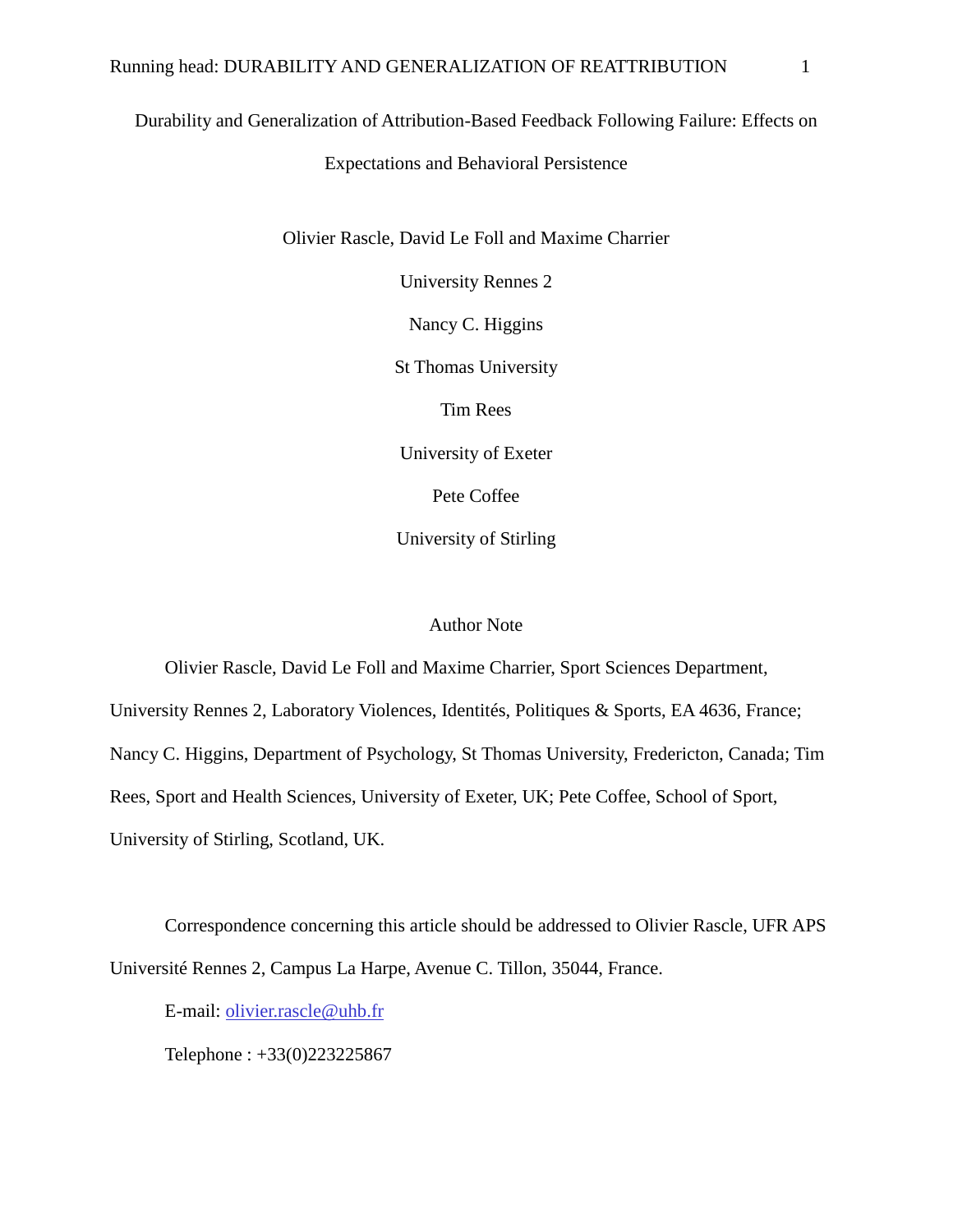Durability and Generalization of Attribution-Based Feedback Following Failure: Effects on Expectations and Behavioral Persistence

When athletes are encouraged to attribute their failures to controllable and unstable causes, they experience favourable cognitive, affective, motivational, and behavioral consequences (e.g., Le Foll, Rascle, & Higgins, 2008; Rascle, Le Foll, & Higgins, 2008). In contrast to those who make 'dysfunctional' attributions (i.e., attributions to uncontrollable and stable causes), those making 'functional' (i.e., controllable and unstable) attributions (a) have higher expectations of future success (Le Foll et al., 2008; Orbach, Singer, & Price, 1999; Rascle et al., 2008; Rudisill, 1989) and self-efficacy (Coffee, Rees, & Haslam, 2009; Coffee & Rees, 2011), (b) experience more motivating emotions (Le Foll et al., 2008; Orbach et al., 1999), (c) are more persistent (Le Foll et al., 2008; Johnson & Biddle, 1989; Rascle et al., 2008; Rudisill, 1989; Rudisill & Singer, 1988), and (d) perform more successfully (Coffee et al., 2009; Coffee & Rees, 2011; Orbach, Singer, & Murphey, 1997; Rudisill, 1989; Rudisill & Singer, 1988). Such findings appear to justify the recent resurgence of interest in attributions within sport psychology (e.g., see Rees, Ingledew, & Hardy, 2005). However, despite these promising effects, it has been suggested that a weakness of the studies is that they tend only to examine relatively short-term effects of attribution-based manipulations. The question thus arises as to whether these effects (a) last/endure, and (b) transfer to new situations. The present research addresses this question.

Recent research in higher education settings has demonstrated short-term (e.g., Higgins  $\&$ LaPointe, 2012) and longer-term (enduring) effects of attribution-based feedback. For example, students receiving functional attributional feedback outperformed their non-attributional feedback counterparts in end-of-year final course grades (e.g., Hall, Perry, Chipperfield, Clifton, & Haynes, 2006; Hall et al., 2007; Haynes, Ruthig, Perry, Stupnisky, & Hall, 2006). One might assume that such effects would be observed in sports settings, but to date, only immediate (short-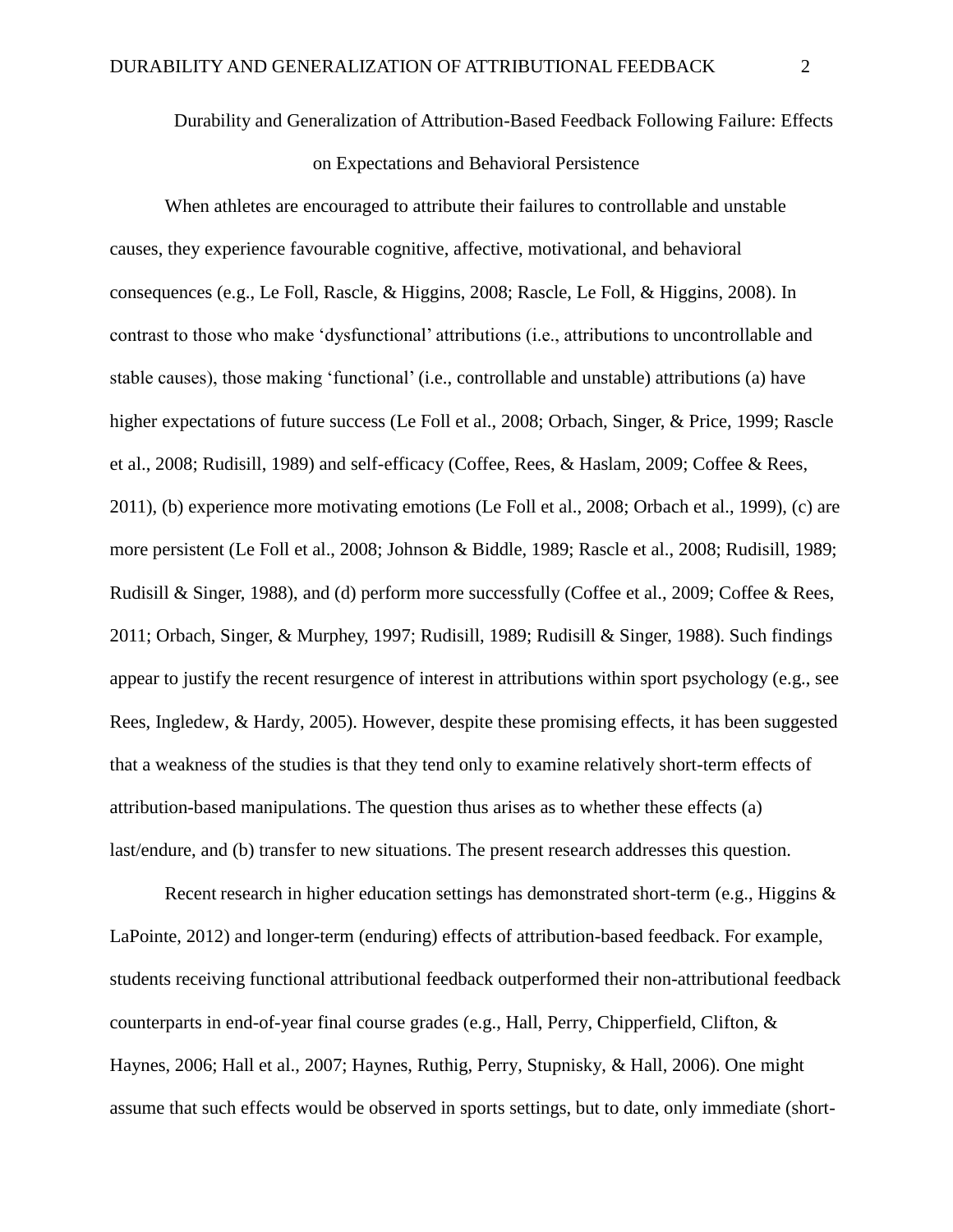term) effects of attributional feedback have been observed (e.g., in relation to changes in expectations, and/or persistence). Furthermore, there is little evidence that effects of attributional feedback might transfer (or generalize) to a new task/situation. In athletic achievement contexts, to our knowledge, only Orbach et al. (1999) have examined whether changes in attributions themselves might endure and/or generalize. They observed that changes in attributions were consistent up to three weeks post-intervention and generalized to a similar secondary task. Crucially, however, the latter research did not observe effects of those changes in attributions on assessments of behavior (e.g., persistence); changes in attributions did not lead to changes in behaviour, even in the short-term.

The objective of the present research was to examine whether attributional feedback manipulations would indeed lead to short- and long-term changes in expectations and persistence following perceived failure on a motor skill task, and whether effects would generalize to a new task situation. We focused on two principal attribution dimensions: controllability and stability (cf., Coffee & Rees, 2008; Rees et al., 2005). Controllability refers to whether a cause is perceived to be within (controllable) or beyond (uncontrollable) one's control; stability refers to whether a cause is considered as likely to recur (stable) or unlikely to recur (unstable). There were three key hypotheses: First, it was hypothesized that, following failure, functional (controllable and unstable) attributional feedback would lead to immediate (short-term) increases in expectations and persistence, and dysfunctional (uncontrollable and stable) attributional feedback would lead to decreases in expectations and persistence. Rascle et al. (2008) showed that it is possible to modify, in a functional or dysfunctional way, novice participants' attributions about perceived failure, expectations, and free-practice behaviors. The functional attributional feedback produced improvements in causal attributions about failure, as well as in success expectations, and lower persistence after failure. In contrast, dysfunctional attributional feedback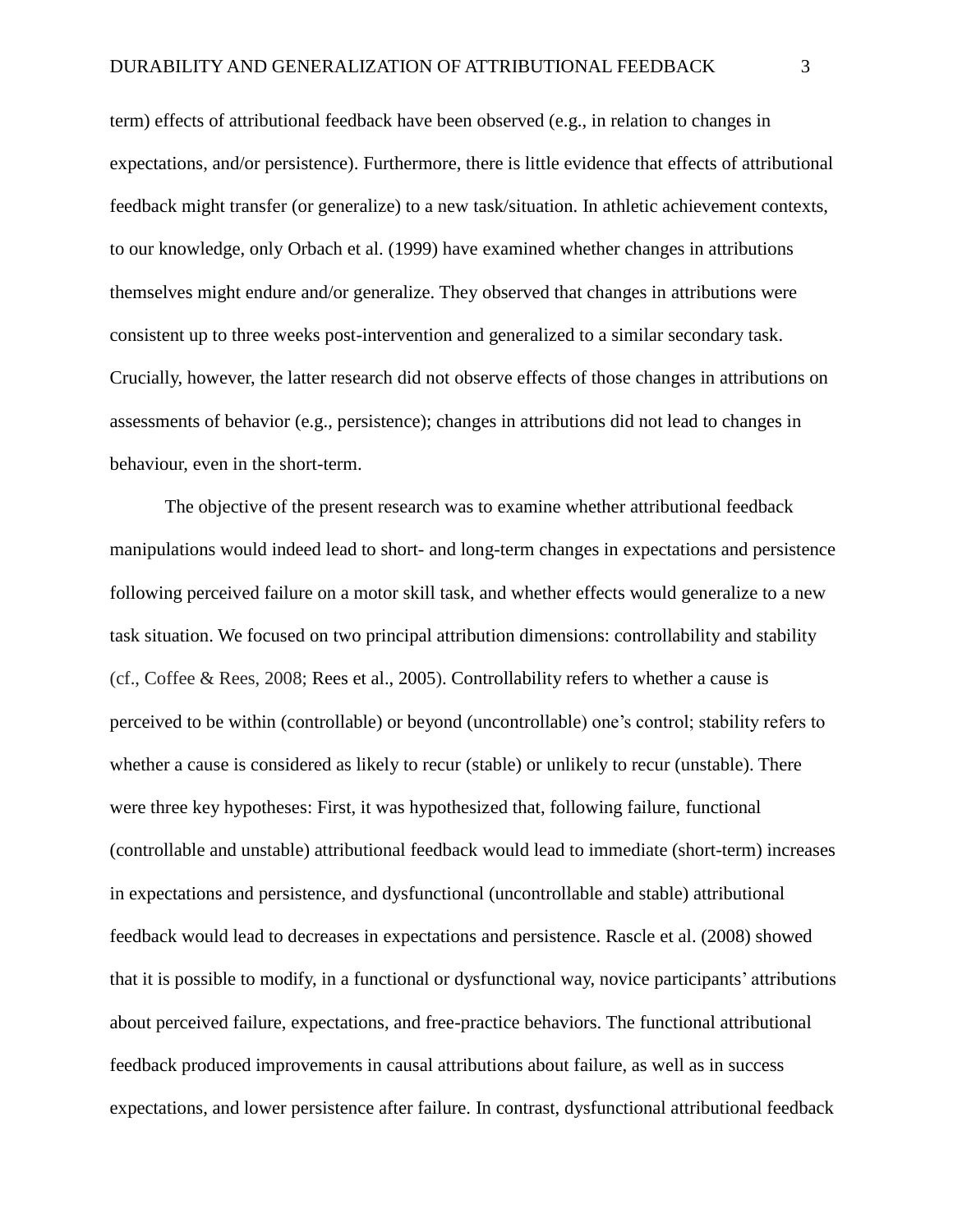produced deterioration in causal attributions about failure, and lower success expectations, and persistence after failure. Le Foll et al. (2008) revealed similar results. Furthermore, Le Foll et al. (2008) showed that the effects of the attributional feedback overrode individuals' initial functional or dysfunctional attributions about failure; that is, improvement or deterioration depended on the type of feedback received rather than the initial attributions. Second, according to Orbach et al. (1999) and Hall et al. (2006) in higher education or sport settings, it was hypothesized that these changes in expectations and persistence would be maintained (would endure) four weeks after the manipulation when participants were faced with the same task. Finally, it was hypothesized that these changes in expectations and persistence would be maintained four weeks after the manipulation when participants were faced with a new task. Similar to teachers' expectations about lasting changes in their students' learning, coaches expect athletes' transformations/learning to be durable. However, in sports settings, intervention programs are often delivered in experimental conditions with a rigorous control of causes controlled or manipulated by the experimenter - which could explain the size of observed effects. Thus, it is possible that the immediacy or vividness of the experimental situation produce shortterm effects which disappear when subjects are no longer in the experimental context. The underlying question in the present study was to estimate the efficacy, over time, of an intervention to change athletes' cognitions and behaviours. Furthermore, like teachers, coaches expect athletes' transformations/learning to transfer to other domains or tasks. Thus, in the present study, another important question about attributional feedback following perceived failure was to examine the generalizability of intervention effects -- that is, whether an intervention effect would be powerful enough to produce an impact on a different task.

### **Method**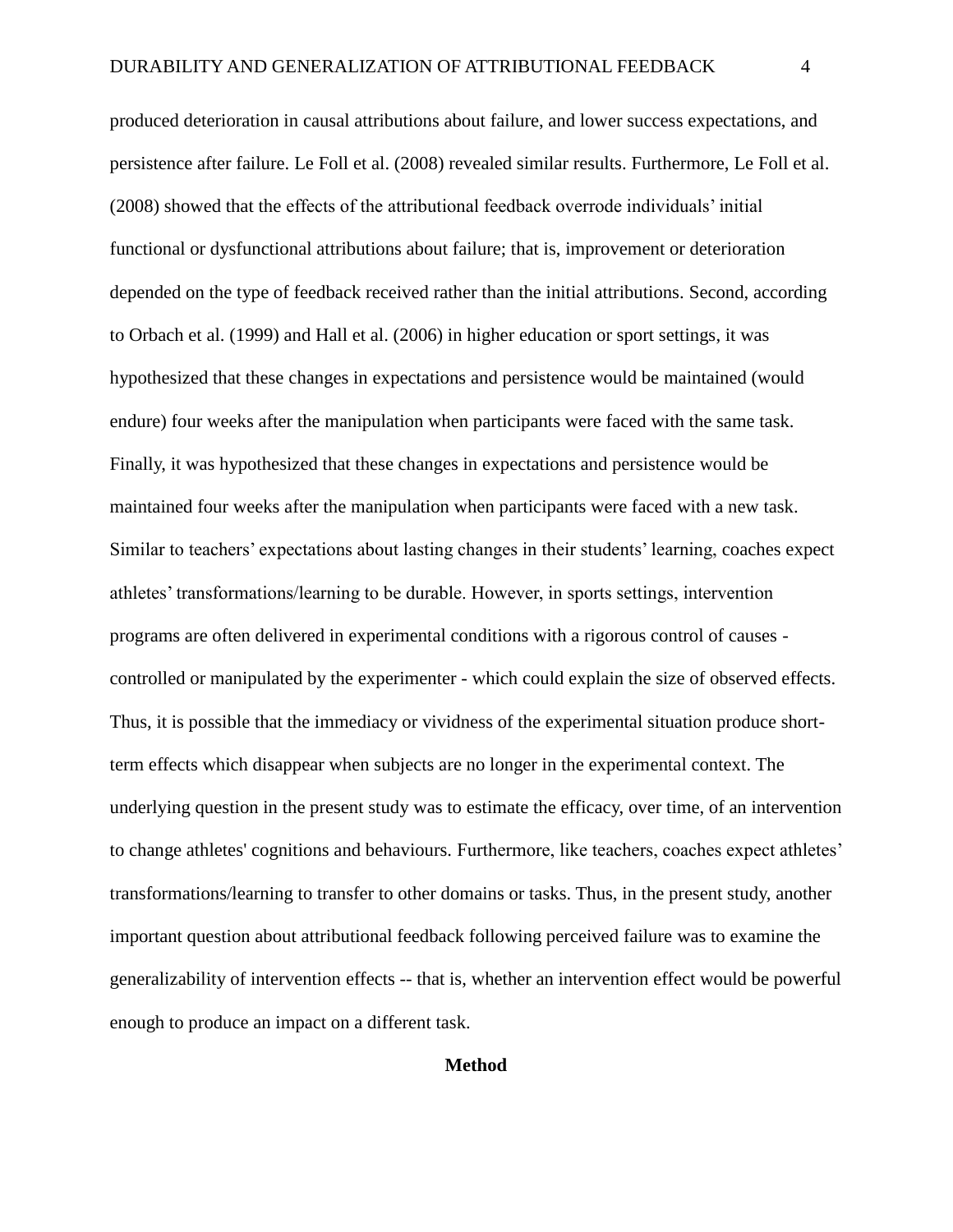## **Participants**

Participants were 56 male students ( $M = 19.8$  years,  $SD = 1.2$ ), with no golf-putting and dart-throwing experience, from a University in the north-west of France.

## **Procedure**

The experiment was approved by an institutional ethics committee, and students provided informed consent. Testing involved three sessions, in which participants completed a total of five trials across two performance tasks (golf-putting and dart-throwing).

In *Session 1* (in Week 1), the students were invited to a laboratory to complete a dartthrowing task, the results of which served as baseline assessments of expectations and persistence for comparison on the same task later in the experiment (in *Session 3* in Week 7). After the task was explained, all participants completed three familiarization throws (e.g., Le Foll et al., 2008; Rascle et al, 2008), followed by an assessed trial consisting of six throws (Trial 1). Following this trial, participants indicated whether they perceived their performance to be "rather like a success" or "rather like a failure", and they then completed a measure of their attributions and their expectations of success on a subsequent trial, before being provided with a "free-practice" period of two minutes (in reality, an assessment of persistence**—**see below under *Measures*). During the free-practice period, the experimenter stepped into an adjoining room and was out of sight. A video camera filmed each participant's entire session in the laboratory. The participants were informed of the presence of the camera at the beginning of the study but not that free-practice was being assessed. Participants could refuse to be filmed, although none chose this option. After completion of this session, participants were thanked for their participation and informed that they should return two weeks later to complete a golf-putting task.

In *Session 2* (in Week 3), the participants returned to the laboratory to complete the golfputting task. After the task was explained to them, all participants completed three familiarization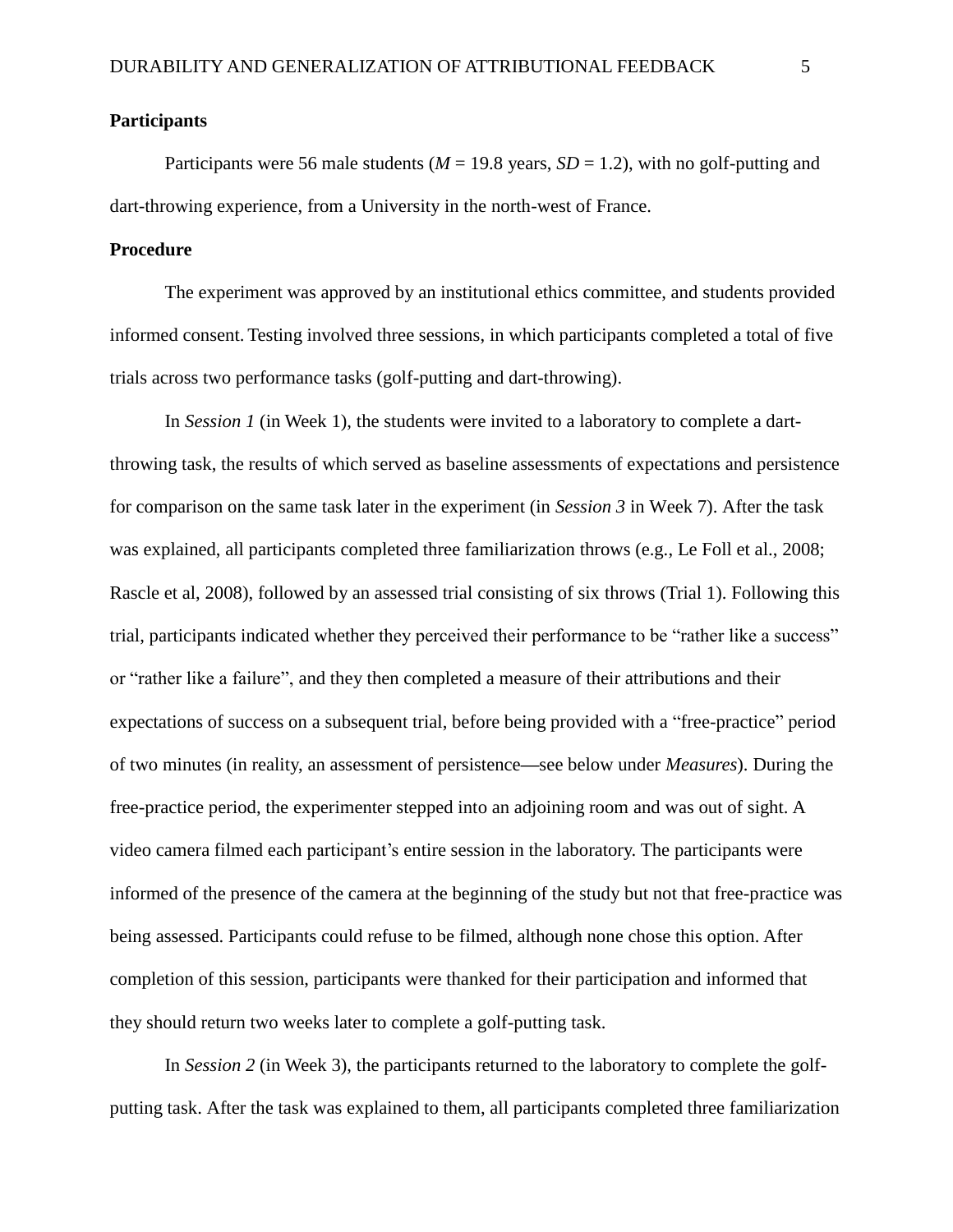putts, followed by an assessed trial consisting of six putts (Trial 2). Following this trial, participants indicated whether they perceived their performance to be "rather like a success" or "rather like a failure", and they then completed a measure of their attributions and their expectations of success on a subsequent trial, before being provided with a "free-practice" period of two minutes. Seven participants (three during Session 1, when they were not yet distributed across experimental groups, and four during Session 2, two participants of the no feedback group and one for functional attributional feedback and dysfunctional attributional feedback groups), perceived their performance to be "rather like a success". They were removed from the experiment at the end of their respective session. Data for 49 participants were obtained for statistical analysis, so that all participants in the present study perceived all their performances (in Session 1, 2 and 3) in the dart-throwing and putting tasks to be "rather like a failure".

An experimenter then provided participants with standardized feedback (based upon attributional theory), after they had been randomly assigned to one of three conditions: (a) a functional attributional feedback condition  $(FA, N = 17)$ , (b) a dysfunctional attributional feedback condition (DA,  $N = 16$ ), and (c) a no feedback (control) condition (NA,  $N = 16$ ). For participants receiving functional attributional feedback, the experimenter stated the following:

The causes of your performance in this putting task seem to reflect mostly personally controllable and unstable factors, such as your concentration, your effort, or the strategy you used to try to succeed in the task. As you know, you have personal control over the effort you put into the task or the strategy you use, and the intensity of your effort or concentration might change over time.

For participants receiving dysfunctional attributional feedback, the experimenter stated the following:

The causes of your performance in this putting task seem to reflect mostly personally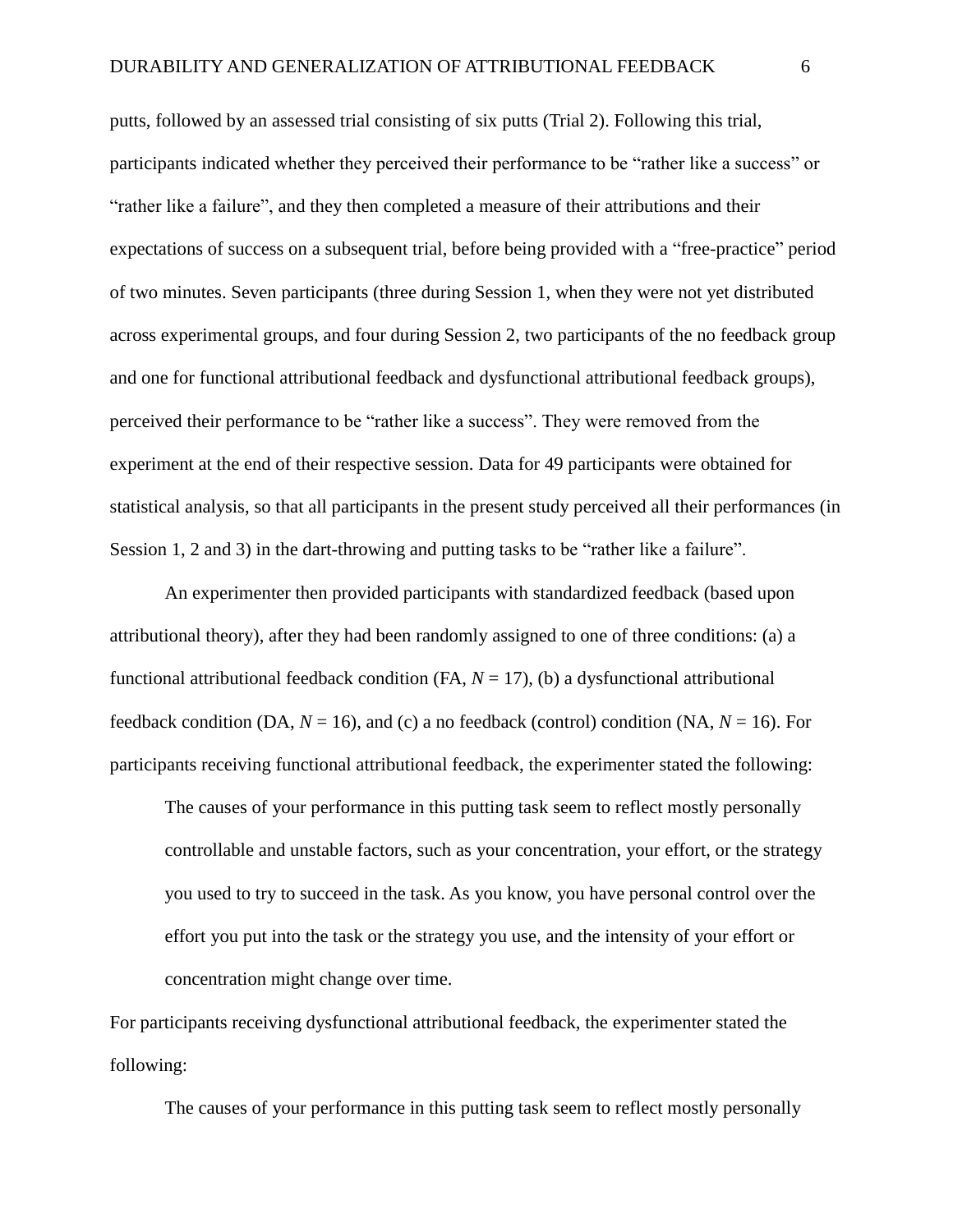uncontrollable and stable factors such as the task difficulty for example. As you know, these kinds of factors are things you are not able to personally control and they don't change over time.

For participants in the control condition, the experimenter relayed general details regarding the task with no attributional information:

This task is composed of different skills that are needed to be a good golf player. The putting distance is approximately five meters away from the starting place.

Following the experimental manipulation, participants completed a further trial of six putts (Trial 3), indicated whether they perceived their performance to be "rather like a success" or "rather like a failure", and answered a measure of their attributions, and their expectations of success on a subsequent trial, before being provided with a "free-practice" period of two minutes. Participants were then thanked for their participation and informed that they should return four weeks later to complete the experiment.

Session 3 was designed to examine (a) whether any changes in participants' expectations and persistence observed in Session 2 using the golf-putting task would endure when faced with the same golf-putting task at the later Session 3—i.e., would remain the same when compared with post-manipulation scores from Session 2; and (b) whether any changes in participants' expectations and persistence observed in Session 2 using the golf-putting task would generalize to a different task (dart-throwing)—i.e., would result in different values for expectations and persistence when compared to the baseline assessments from Session 1.

Thus, in *Session 3* (in Week 7), participants returned to the laboratory, where they initially completed a trial of the golf-putting task (Trial 4). Following this trial, participants again indicated whether they perceived their performance to be "rather like a success" or "rather like a failure", and then completed a measure of their attributions and their expectations of success on a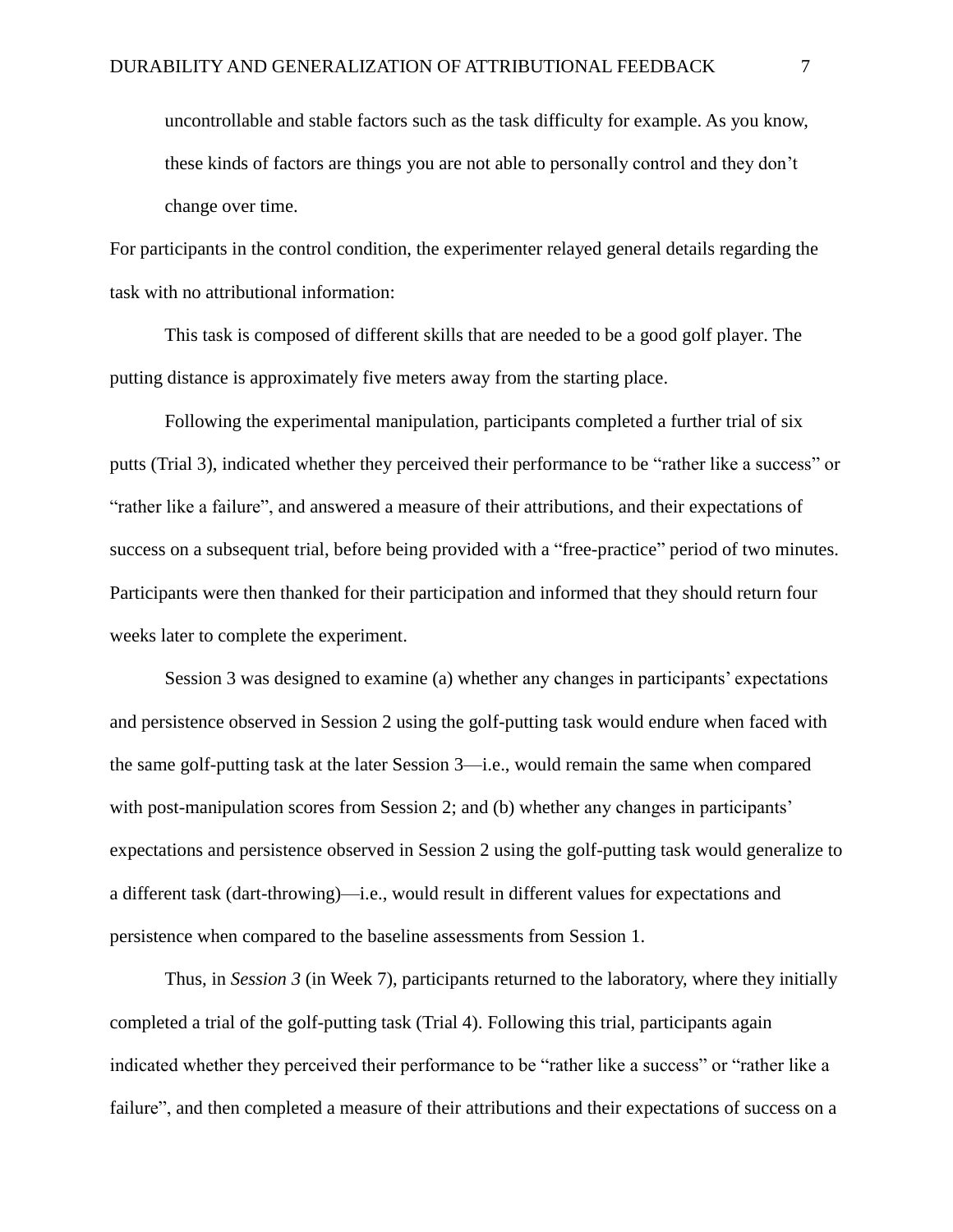subsequent trial, before being provided with a "free-practice" period of two minutes. Participants then completed a trial of the dart-throwing task (Trial 5), a measure of their attributions, and their expectations of success on a subsequent trial, before being provided with a "free-practice" period of two minutes. Participants were subsequently debriefed about the entire experiment and thanked for their time.

### **Measures**

**Causal attributions***.* The Echelle de Mesure des Attributions Causales (EMAC; Fontayne, Martin-Krumm, Buton, & Heuzé, 2003) was used to evaluate causal attributions. The EMAC is the validated French version of the Causal Dimension Scale II (CDSII; McAuley, Duncan, & Russell, 1992). First, for some particular event or task outcome, perception of success or failure is assessed on a binary rating scale that asks participants how they consider their performance: ''rather like a success'' vs. ''rather like a failure.'' Then, the EMAC asks the participant to write down what he or she thinks is a likely cause of his or her performance. After writing down a cause, a participant then rates the cause on 12 rating scales designed to measure four dimensions of causal attributions, Locus of Causality (three items), Personal Controllability (three items), Stability (three items), and External Control (three items) on 9-point Likert-type scales, from 1(Internal, Controllable, or Unstable) to 9 (External, Uncontrollable, or Stable). However, in the present study, the measured Personal Controllability and Stability dimensions were reverse-scored so that the higher the scores, the more the attributions are personally controllable and stable. In the present study, reliability coefficients were .83 and .82 for the EMAC Personal Controllability and Stability subscales, respectively.

**Expectations of success***.* Participants indicated, on a scale from 0% to 100%, how well they expected to perform in their subsequent trial. The measure of success expectations is similar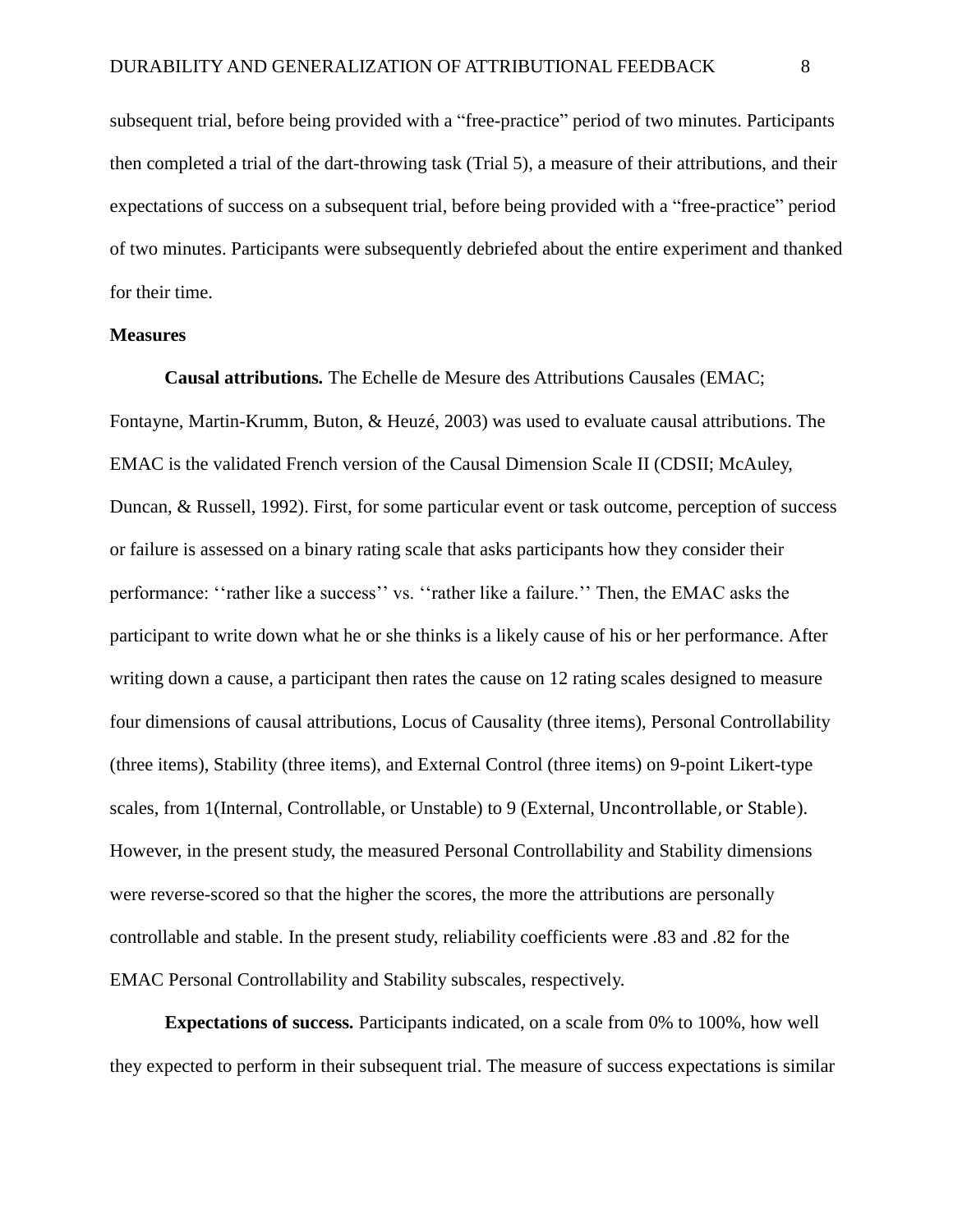to previous studies developed in motor behavior research (e.g., Le Foll et al., 2008; Orbach et al., 1999; Rascle et al., 2008; Rudisill, 1989; Rudisill & Singer, 1988).

**Persistence.** Persistence is the tendency to continue in a given direction in spite of difficulties. In other words, persistence is the refusal to give up, especially when faced with adversity (Bandura, 1986). Based on previous attributional research (e.g., Le Foll et al., 2006, 2008; Rascle et al., 2008), persistence was assessed by calculating the number of attempts that participants engaged in the putting or dart-throw tasks during a given free-time period of two minutes.

**Dart-throwing performance.** The dart-throwing task consisted of performing six dartthrows. The dartboard was 44.8 cm in diameter, hooked on the wall two meters away from the starting place. Each participant was informed that their performance would be calculated as the average, in metric, of the six distances between the place where the dart landed and the target (the centre of a 4 cm in diameter circle at the centre of the dartboard).

**Golf-putting performance.** The golf-putting task took place on a carpet and consisted of carrying out six putts successively. The target was a circle, 6 cm in diameter, drawn on the ground approximately five meters away from the starting place. Each participant was informed that their performance would be calculated as the mean, in metric, of the six distances between the place where the ball stopped and the target.

#### **Results**

The focus of the present study was the potential influence of attributional feedback on expectations of success and persistence. Thus, to enhance the internal validity of the experiment, it was important that participants' task performance did not significantly improve across trials, so that potential post-intervention changes in expectations and persistence could be attributed to the experimental manipulation and not changes in performance. Based on previous research (Le Foll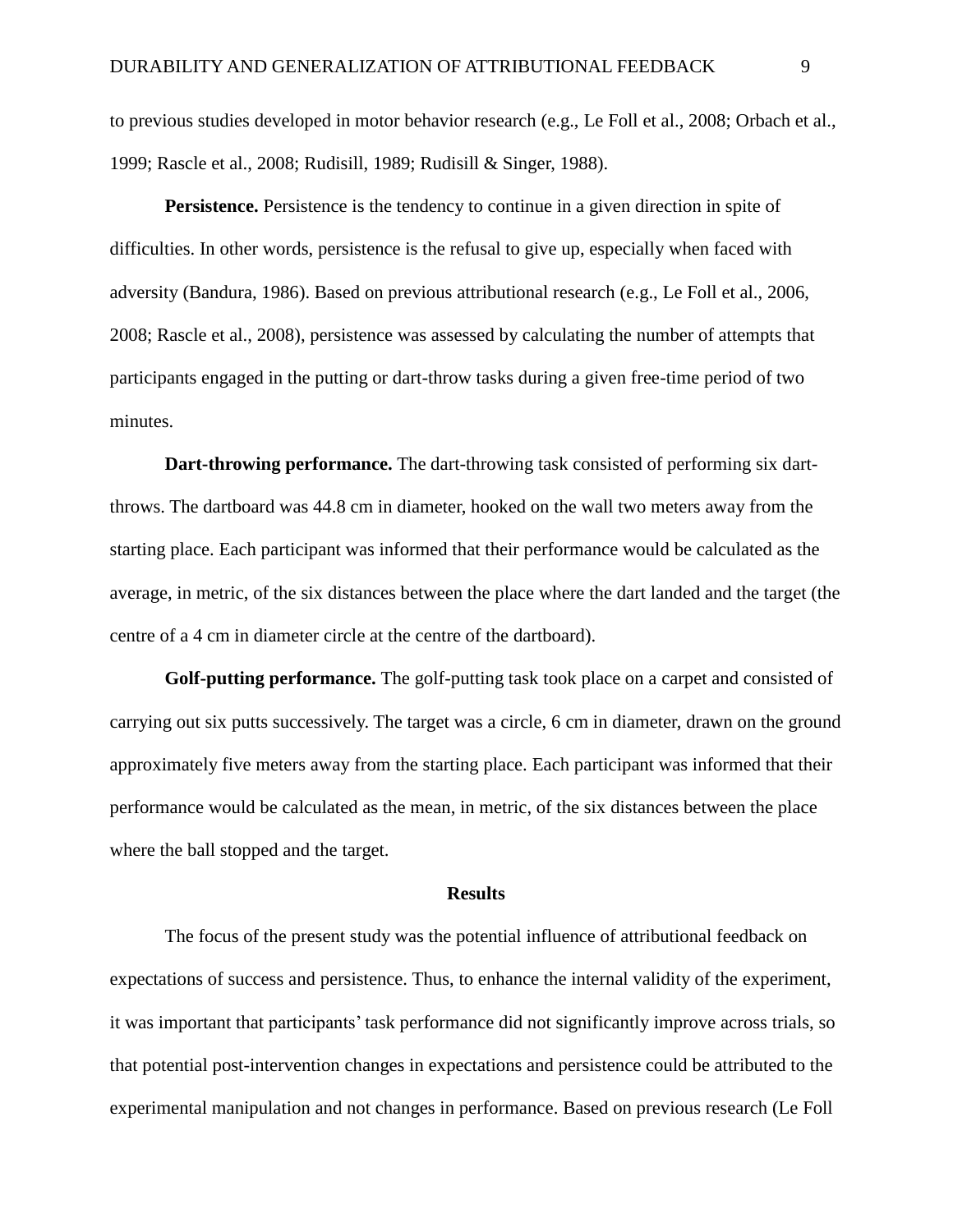et al., 2008; Rascle et al., 2008), the tasks were designed in such a way that performance would not be expected to improve, and that participants would effectively experience failure. Performance in the golf-putting and dart-throwing tasks were each analyzed using a 3 (Group: FA, DA, NA) x 2 (Time: Pre, Post) ANOVA, with repeated measures on the last factor. There were no main effects or Group x Time interaction effects on performance for either task (*ps >* .14).

In *Session 1,* there was no evidence of group differences on personal controllability attributions, expectations of success, and persistence (*ps >* .50). However, there was a significant difference on the stability dimension,  $F(2, 46) = 4.82$ ,  $\eta^2 = .17$ ,  $p < .01$ , attributable to those assigned to the dysfunctional attributional (DA) group (prior to receiving their group attributional manipulation) indicating more *un*stable attributions than the functional attributional (FA) and control (NA) groups. Having generated these baseline data for the dart-throwing task, we return to these data later (see below under *Hypothesis 3 in Session 3*).

### **Hypothesis 1: Immediate Effects of Attributional Feedback**

Means and standard deviations for all assessed variables across all trials are shown in Table 1. In addition, only significant differences for the follow up *t* tests with Bonferroni corrections are detailed.

**Attributions.** In Session 2, there was no evidence of group differences on personal controllability and stability *prior to* the attributional feedback,  $Fs(2,46) < 1.03$ ,  $ps > .36$ . To examine whether our attribution-based feedback produced any immediate changes in attributions between the experimental groups over time, for each measure we used a 3 (Group: FA, DA, NA) x 2 (Time: Pre, Post) ANOVA, with repeated measures on the last factor. In relation to personal controllability, there was a main effect for group,  $F(2, 46) = 5.79$ ,  $\eta^2 = .20$ ,  $p = .006$ , and a group x time interaction,  $F(2, 46) = 7.32$ ,  $\eta^2 = .24$ ,  $p = .002$ . The time main effect was not significant ( $p =$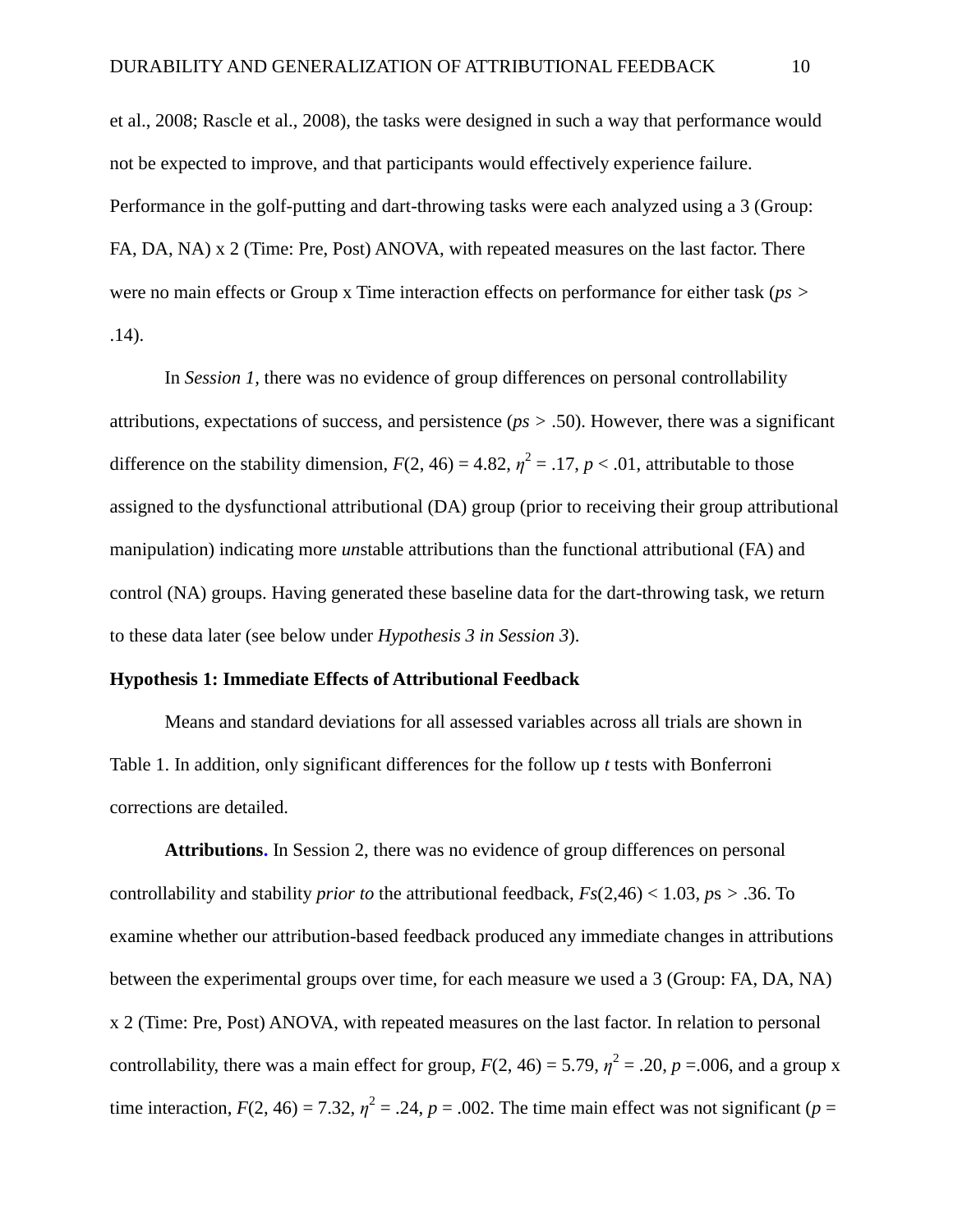.67). Compared to their pre-intervention baseline, the FA group's scores were more controllable, *p*  $= .02$ . Furthermore, following the intervention, the FA group attributed their performance to more personally controllable causes than the DA and the NA groups, *ps* < .008. In relation to stability, there were no main effects ( $p_s > .06$ ), but the group x time interaction was significant,  $F(2, 46) =$ 4.72,  $\eta^2 = 0.17$ ,  $p = 0.01$ . Following the intervention, the DA group made more stable attributions compared to their pre-intervention baseline,  $p = .03$ . These results provide reasonable support that effects of the attributional manipulations were in the intended directions.

**Expectations and Persistence.** In Session 2, there was also no evidence of group differences on the main variables of interest, expectations and persistence, *prior to* the attributional feedback, *Fs*(2,46) < 1.27, *ps >* .29. To examine immediate changes in expectations and persistence between experimental groups over time, for each measure we used a 3 (Group: FA, DA, NA) x 2 (Time: Pre, Post) ANOVA, with repeated measures on the last factor. In relation to expectations, there was a main effect for time,  $F(1, 46) = 11.11$ ,  $\eta^2 = .20$ ,  $p = .002$ , and a significant group x time interaction,  $F(2, 46) = 28.22$ ,  $\eta^2 = .55$ ,  $p < .001$ . The group main effect was not significant ( $p = 0.35$ ). Compared to their pre-intervention baseline, the FA group's expectation of success was higher after the intervention,  $p < .001$ . In contrast, compared to their pre-intervention baseline, the DA and NA groups had lower expectations of success after the intervention, *ps* < .02. Following the intervention, the FA had a higher expectation of success than the DA and NA groups,  $ps < .03$ .

In relation to persistence, there were no main effects ( $p_s$  >.16), but the group x time interaction was significant,  $F(2, 46) = 12.54$ ,  $\eta^2 = .35$ ,  $p < .001$ . Compared to their preintervention baselines, the FA group's persistence was higher,  $p = .04$ , and the DA group's persistence was lower,  $p = 0.01$ . Following the intervention, the FA group demonstrated greater persistence than the DA group,  $p = .02$ .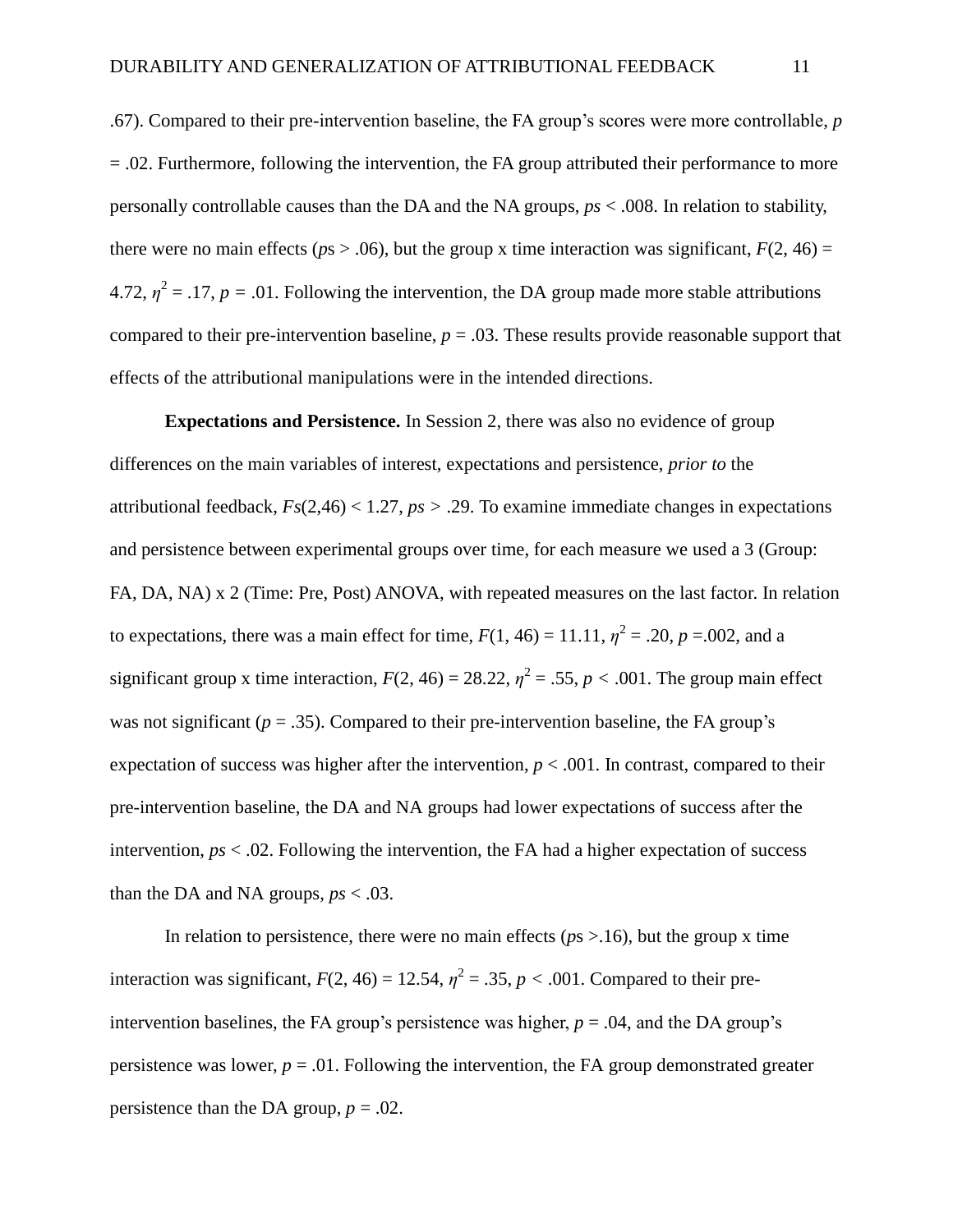Overall then, this set of results provides support for Hypothesis 1: Functional attributional feedback led to immediate (short-term) increases in expectations and persistence, and dysfunctional attributional feedback led to decreases in expectations and persistence.

## **Hypothesis 2: Longer-term (enduring) effects of attributional feedback**

**Attributions.** To examine whether the Session 2 post-intervention group differences in attributions were maintained four weeks later in the Session 3 golf-putting task, we used a 3 (Group: FA, DA, NA) x 2 (Time: Session 2 (Post), Session 3) ANOVA, with repeated measures on the last factor. For personal controllability attributions, there was a group main effect,  $F(2, 46)$  $= 24.47$ ,  $\eta^2 = .52$ ,  $p < .001$ , but no time main effect ( $p > .59$ ), and no group x time interaction ( $p > .001$ .60). The FA group attributed their performance to more personally controllable causes than the DA and the NA groups,  $ps < .003$ . In addition, the DA group attributed their performance to more personally *un*controllable causes than the NA group, *p* = .009.

For stability attributions, there was a group main effect,  $F(2, 46) = 5.41$ ,  $\eta^2 = .19$ ,  $p =$ .008, but no time main effect ( $p > .07$ ), and no group x time interaction ( $p > .84$ ). The FA group attributed their performance to more *un*stable causes than the DA, *p* = .003.

**Expectations and Persistence.** In order to track whether the effects of the attributional manipulation conducted within the context of the golf-putting task would endure over time to the same task four weeks later, participants again performed the golf-putting task in Session 3, and their scores were compared with their Session 2 post-intervention scores. To examine expectations and persistence between experimental groups over sessions, for each measure we used a 3 (Group: FA, DA, NA) x 2 (Time: Session 2 (Post), Session 3) ANOVA, with repeated measures on the last factor. The analyses revealed no main effect of time for either measure (*p*s > .34), and no significant interaction of group and time for either measure (*p*s > .24). However, the group main effect was significant for expectations,  $F(2, 46) = 11.00$ ,  $\eta^2 = .32$ ,  $p < .001$  and for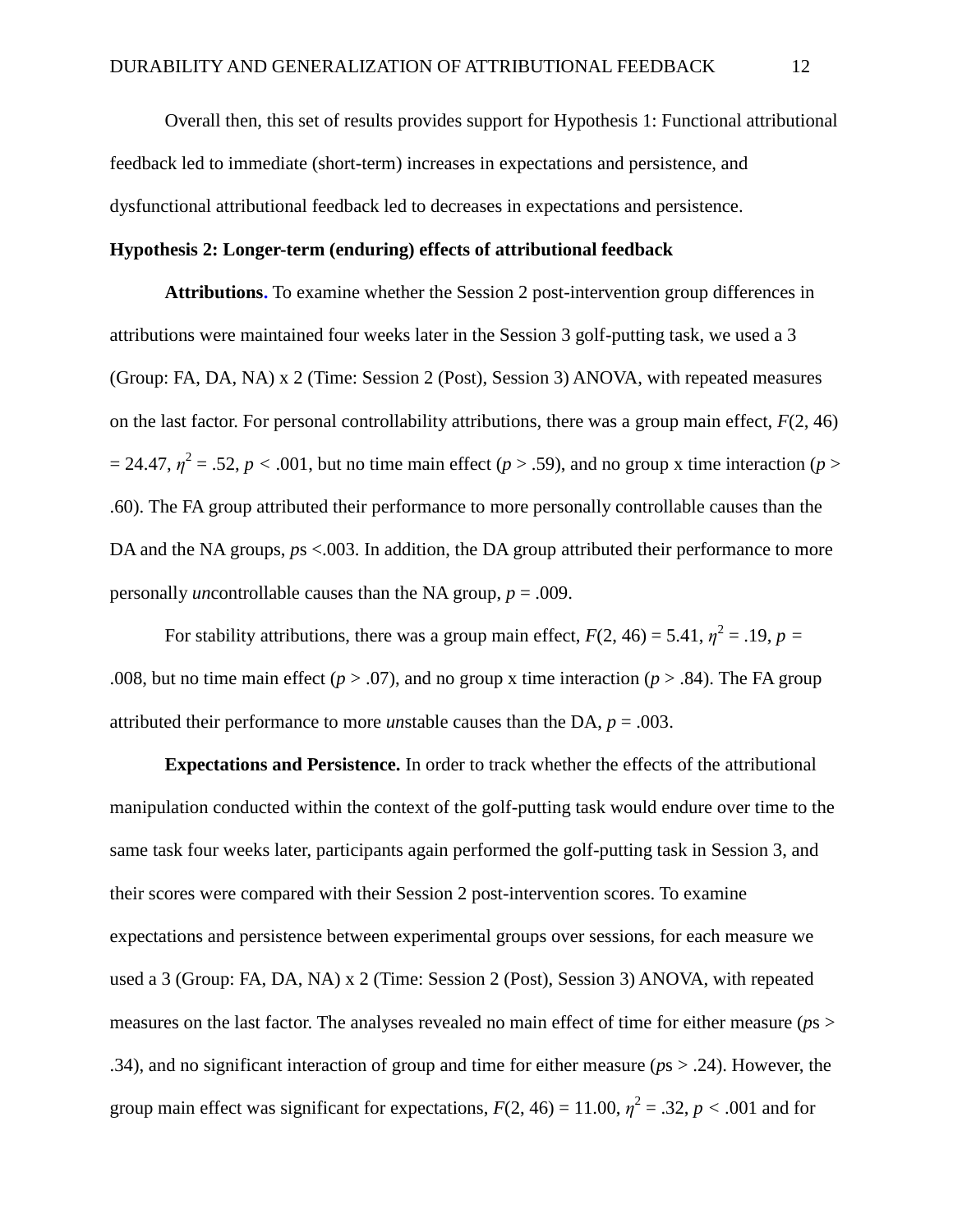persistence  $F(2, 46) = 6.84$ ,  $\eta^2 = .23$ ,  $p = .003$ . The DA group had a lower expectation of success than the FA and NA groups,  $ps = .003$  and  $.06$  respectively. In terms of persistence, the FA group demonstrated greater persistence than the DA group,  $p = .02$ . In other words, the group differences remained regardless of the lapse in time (see Figures 1 and 2).

These results provide support for Hypothesis 2: Changes in expectations and persistence as a result of the attributional manipulations were maintained four weeks later when participants were faced with the same task.

#### **Hypothesis 3: Cross-situational effects of attributional feedback**

In order to track whether the effects of the attributional manipulation conducted within the context of the golf-putting task in Session 2 would generalize to a task in which no attributional feedback was delivered during Session 1, participants performed a dart-throwing task in Session 3, and their scores were compared with those recorded at baseline (in Session 1).

**Attributions.** To examine whether our attribution-based feedback in the golf-putting task produced any changes in attributions in the dart-throwing task between the experimental groups over time, for each measure we used a 3 (Group: FA, DA, NA) x 2 (Time: Session 1, Session 3) ANOVA, with repeated measures on the last factor. In relation to personal controllability, there were no main or interaction effects ( $ps \geq 0.15$ ). In relation to stability, there were no main effects ( $p$ s > .28), but the group x time interaction was significant,  $F(2, 46) = 12.05$ ,  $\eta^2 = .17$ ,  $p > .001$ . During Session 3, the FA group made more *un*stable attributions compared to their Session 1 baseline,  $p = 0.06$  In contrast, in Session 3, the DA group made more stable attributions compared to their Session 1 baseline,  $p = .003$ .

Because of the small sample size, there was a possibility that small but predicted effects may not be observable in an overall analysis. Thus, to examine more closely whether our attribution-based feedback in the golf-putting task was linked to any differences between the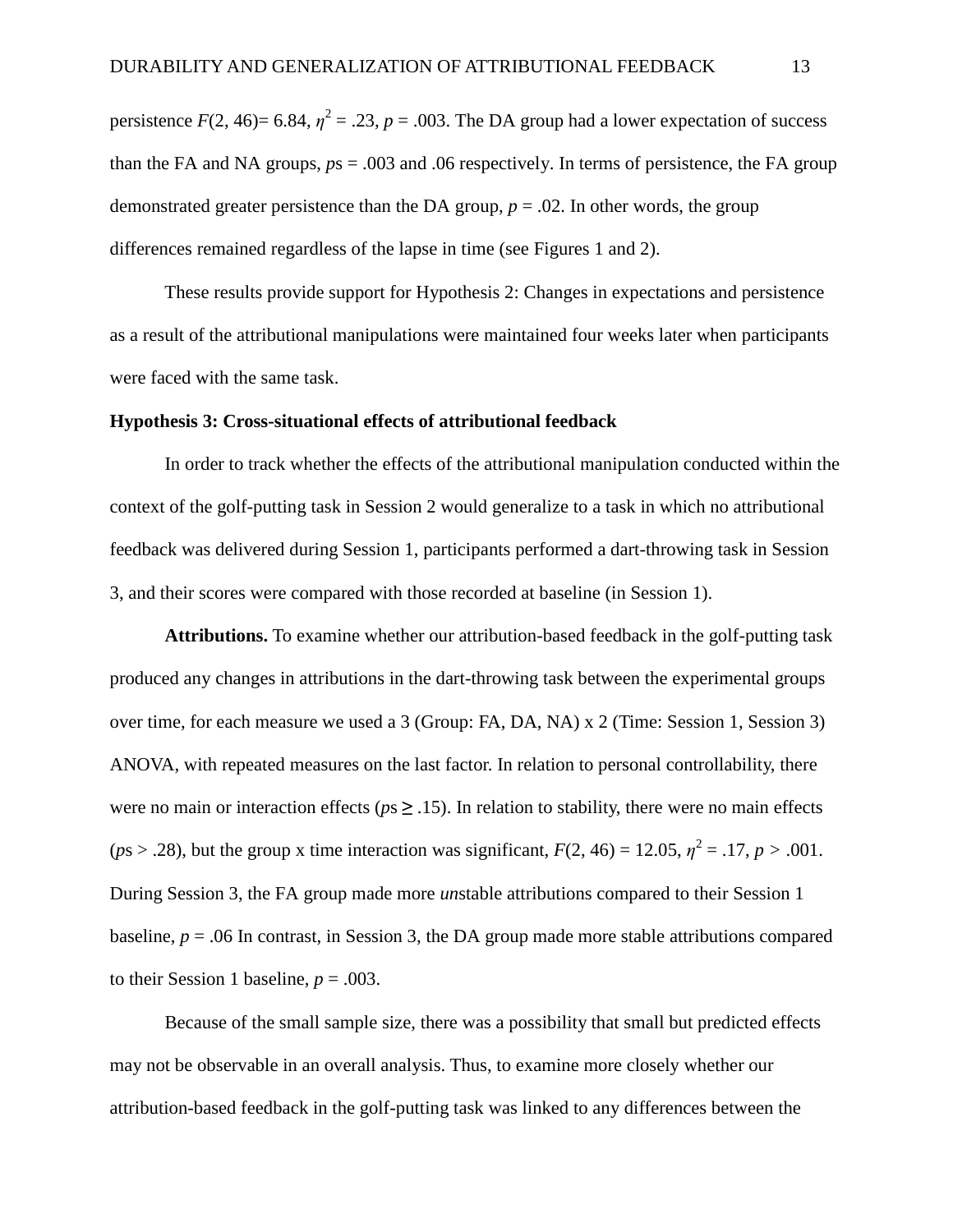experimental groups in the dart-throwing task (Session 3), for each measure we used one-way ANOVA (Group: FA, DA, NA) on Session 3 attribution scores. Consistent with the earlier received feedback, there was a group difference on personal controllability,  $F(2,46) = 4.07$ ,  $n2 =$ .15, *p* = .02, and on stability, *F*(2,46) = 7.05, *η*2 5 = .23, *p* = .002. The FA group's scores in Session 3 were more personally controllable than the DA group's,  $t(31) = -2.92$ ,  $p = .02$ , and the FA group's scores were more *unstable than the DA and NA groups,*  $t(31) = -3.99$ *,*  $p = .003$ *, and*  $t(31) = -2.66$ ,  $p = .03$  respectively)."

**Expectations and Persistence.** To examine changes in expectations and persistence between experimental groups over time, for each measure we used a 3 (Group: FA, DA, NA) x 2 (Time: Session 1, Session 3) ANOVA, with repeated measures on the last factor. In relation to expectations, there was a main effect for time,  $F(1, 46) = 12.35$ ,  $\eta^2 = .21$ ,  $p < .01$ , and a group x time interaction,  $F(2, 46) = 6.22$ ,  $\eta^2 = .21$ ,  $p < .01$ . The group main effect was not significant (*p* > .10). As shown in Figure 1, the DA group had significantly reduced expectations of success in Session 3 compared to Session 1,  $p > .003$  The DA group also had a significantly lower expectation of success in Session 3 than the FA and NA groups, *p*s = .01 and .009 respectively.

In relation to persistence, there was a group x time interaction,  $F(2, 46) = 8.28$ ,  $\eta^2 = .27$ , *p <* .01. The main effects were not significant (*p*s > .40). As shown in Figure 2, those in the FA group were the only ones to increase their persistence in Session 3 compared to their Session 1 baseline,  $p = .002$ . In Session 3, the FA group demonstrated significantly greater persistence than the DA group,  $p = .003$ .

These results provide support for Hypothesis 3: The changes in expectations and persistence as a result of the attributional manipulations conducted in the context of one task (golf-putting) were maintained in the context of a different task (dart-throwing).

## **Discussion**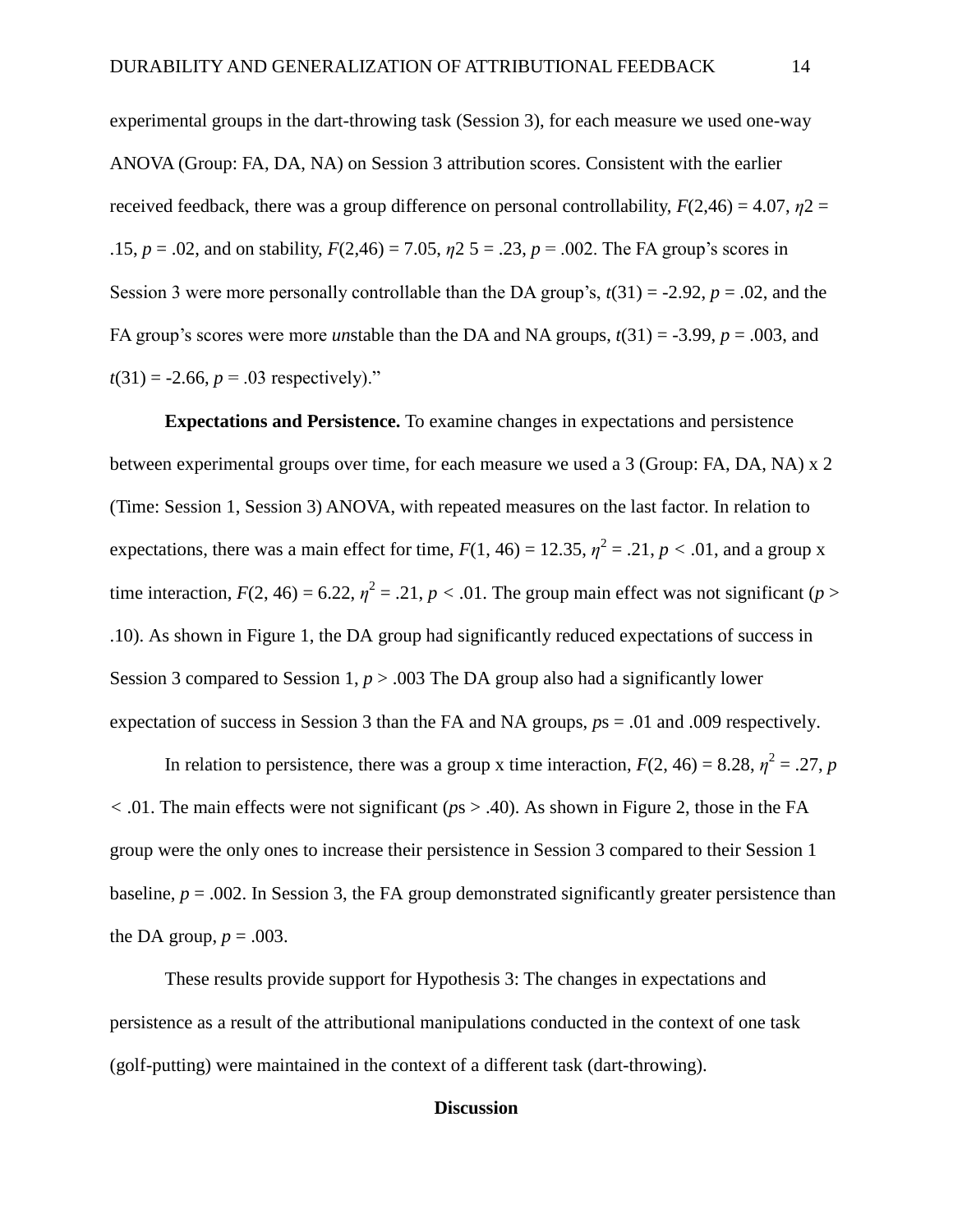The aim of the present research was to examine the extent to which attributional feedback following failure would lead to immediate and more enduring changes in expectations of success and persistence in a motor task, and whether the expectations and persistence changes would transfer to a new motor task situation. In line with our hypotheses, the results demonstrated that for those encouraged to attribute failure to functional (controllable and unstable) attributions, levels of expectations and persistence significantly increased in the short-term, were maintained over time, and transferred to a new situation. In contrast, for those encouraged to attribute failure to dysfunctional (uncontrollable and stable) attributions, levels of expectations and persistence significantly decreased in the short-term, remained at this lower level over time, and also transferred to a new situation. For those in the control group, expectations decreased, but there was no significant change in persistence. Finally, following the manipulation, those in the functional attribution group had significantly greater expectations of success than the dysfunctional and control groups, and greater persistence than the dysfunctional group. Finally, it should be noted that the magnitude of the effect sizes is large on all of the dependent variables, suggesting that attributional feedback is a promising treatment for responding to sports failures.

## **Longer-term and cross-situational effects of attributional feedback**

One of the major criticisms of the sport and exercise research on attributional feedback effects is that almost all studies focus on short-term cognitive, affective, or behavioral consequences of an intervention. But what are the long-term effects? As noted by Allen, Jones, and Sheffield (2009), "following the implementation of an attribution retraining program, should the athlete show a desirable attribution pattern, it would be unclear whether this change was due to the intervention or simply due to a natural shift in perceptions" (p. 462). In that perspective, the initial change (after the feedback) and maintenance (during Phase 3) is an important issue regarding the present study. To this end, we add to the existing research by demonstrating that the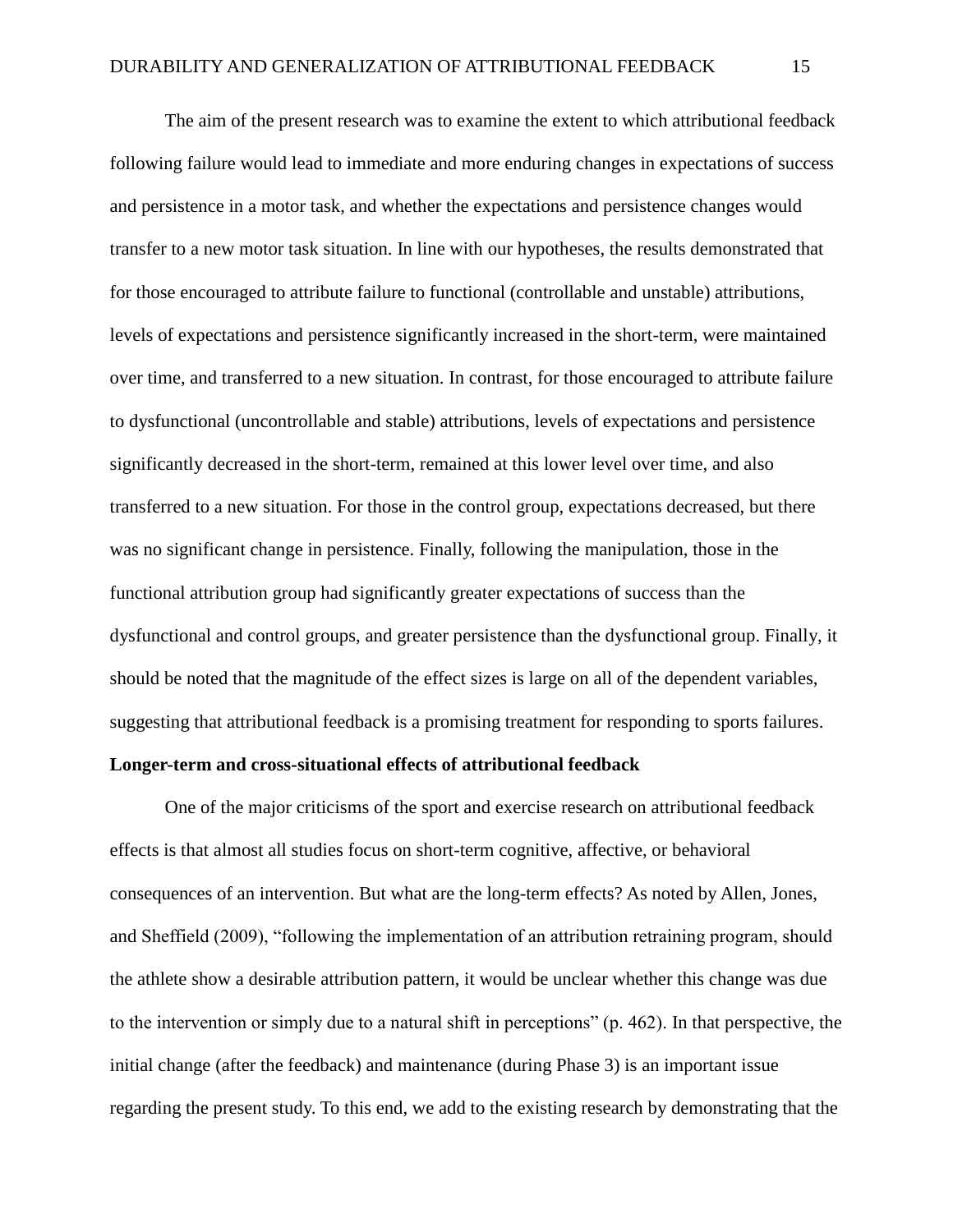group differences remained (in Session 3, for the golf-putting task) regardless of the lapse in time, meaning the effects endured.

A second important issue of the present study is that it allows for some relative conclusions regarding the cross-situational effects of attributional feedback. Participants generalized attributions, expectations, and persistence to a different situation. Those results are notable for two key methodological reasons. First, in contrast with the research of Orbach et al. (1999), we employed a comparison between pre- (Session 1) and post- (Session 3) intervention measures of attributions on the secondary task (i.e., the dart throwing task). Furthermore, tasks were different. Nevertheless, future research could address how the effects of the attributional feedback could be generalized across different tasks, not requiring similar skills.

In the present study, rather than infer success or failure solely based on subjects' "real" performance (objective performance), subjects' perceptions of their performance (subjective performance) was measured. This choice was based on previous research that showed that even an objective poor performance (such as 0 putts completed out of 10) may sometimes be perceived as a success (Le Foll et al., 2008). Nevertheless, a more "complex" measure of subjects' perceived performance would be an interesting question to pursue in a future study. For instance, would subjects who perceive their performance as a total failure be more resistant to functional feedback than subjects who perceive failure but also some elements of success?

Another question is whether or not girls are similarly impacted by the attributional feedback they receive? Participants in the present study were male only. However, because sport or physical education participation involves both males and females, and because gender differences are often found for activities stereotyped by gender role such as sport (Boiché, Plaza, Chalabaev, Guillet, & Sarrazin, in press), future research should investigate the maintenance and cross-situational effects of attributional feedback for females.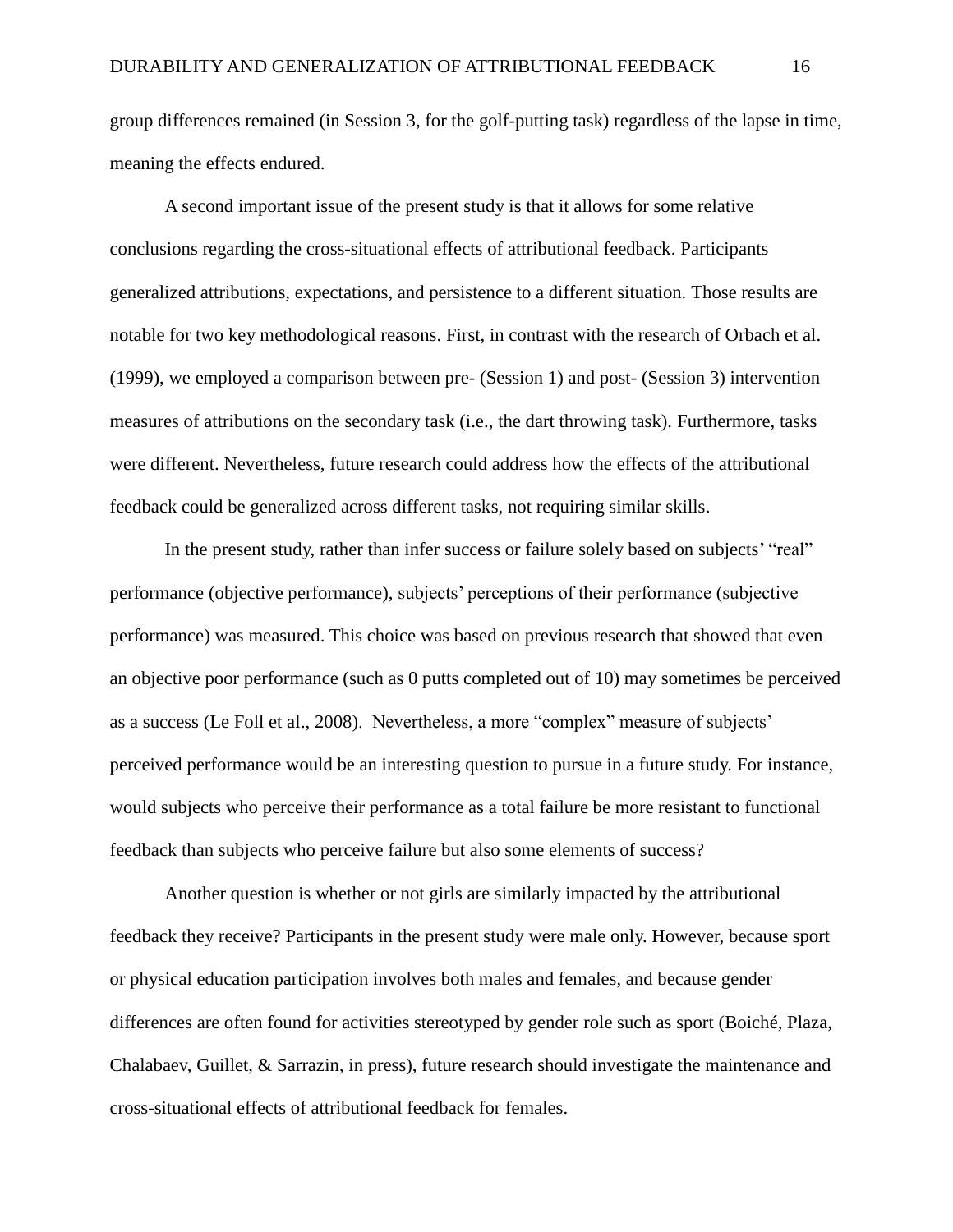Investigating whether attributional feedback effects are (or are not) temporally durable and situationally generalizable is important for at least one key reason. In the present study, state attributions were assessed; that is, the attributions individuals make about a specific situation at a specific point in time. Another attributional approach to understanding behavioral persistence, and motivational and emotional deficits in general, is to examine another "level" of analysis of causal attributions called attributional style (Abramson, Seligman, & Teasdale, 1978; Struthers & Perry, 1996; Weiner, 1985). Attributional (or explanatory) style (AS) is a cognitive personality variable that reflects how people habitually explain the causes - positive or negative - of life events and outcomes (Abramson et al., 1978; Roesch & Weiner, 2001). AS for negative events has been shown to influence persistence (Le Foll et al., 2006) and performance (Gordon, 2008) in perceived failure situations. Because AS is more a cognitive trait concept than state-attributions, AS for negative events potentially could affect a large range of failure situations an individual might experience, especially in situations where people had no prior experience and then could not compare their failure with any similar preceding failure (Le Foll et al., 2006). Thus, missing information, these individuals likely would behave as they behave in general vis-à-vis a situation of failure; i.e. according to their AS. Fortunately, although AS is considered a cognitive trait, it is not immutable (Peterson & Park, 1998). Thus, it would be particularly relevant to investigate how to modify a dysfunctional AS for negative events. For example, some research has investigated how AS might be deliberately changed from dysfunctional (pessimistic) - to functional (optimistic) (e.g., Dieser & Ruddell, 2002; Jaycox, Reivich, Gillham, & Seligman, 1994; Struthers & Perry, 1996). However, one can assume that interventions focused on changing AS may not be efficient in terms of motivating subjects because such approaches are so timeconsuming. On the other hand, for a practitioner (physical education teacher or coach), it is probably impossible to address attributional feedback for each failure and each pupil/athlete.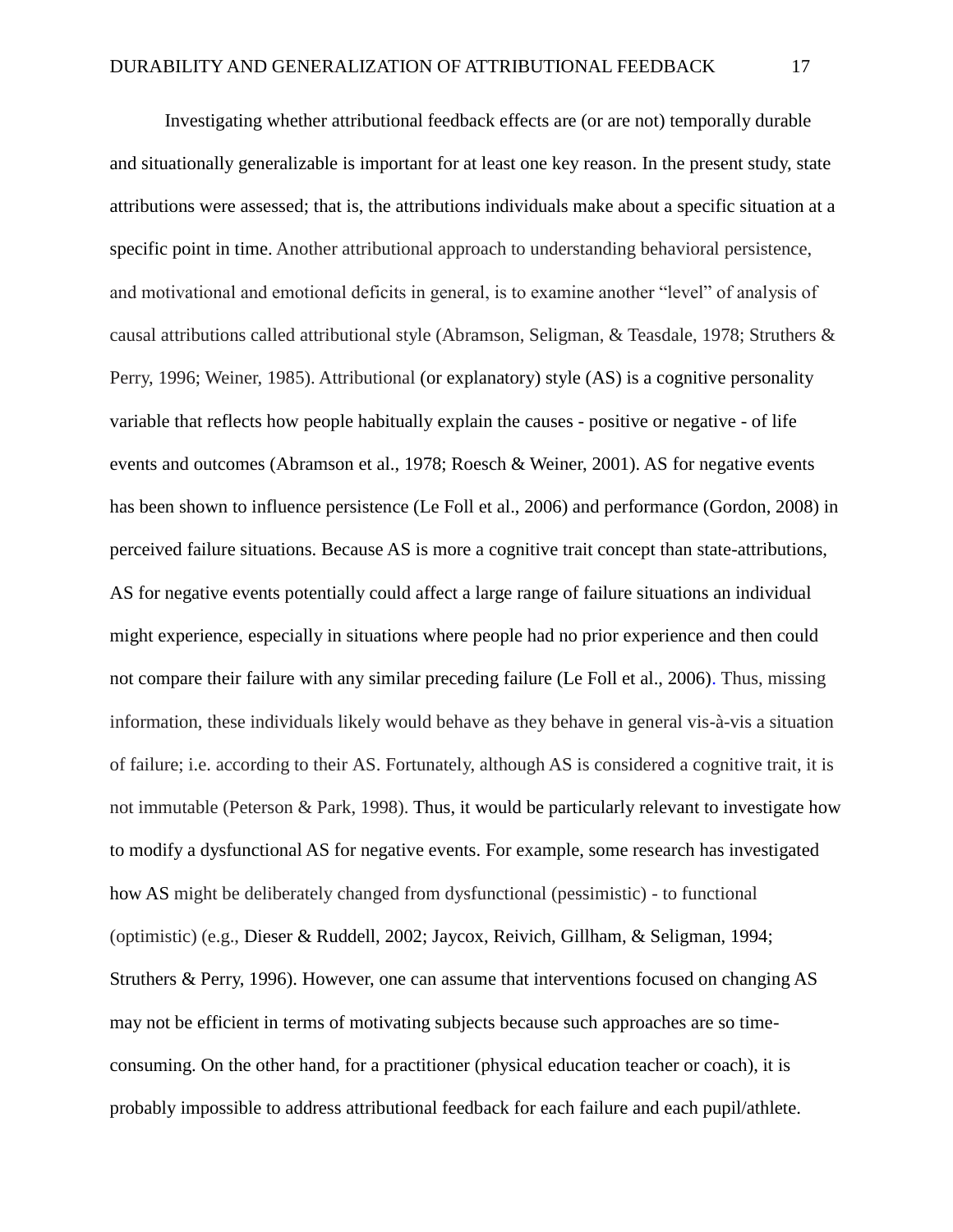Interestingly, previous studies have demonstrated that one-shot attribution training interventions obtained similar positive results when compared to attribution training over multiple sessions (Wilson & Linville, 1982, 1985). Thus, even if a single-task attribution-retraining program could not fully change AS because AS is a cognitive trait that needs long-term intervention, an alternative might be to indirectly modify AS using a situation-specific attribution-retraining program, as in the present study, with the assumption that durable and cross-situational consistency changes in state-attributions could, if repeated with different tasks or skills, lead to a further change in AS.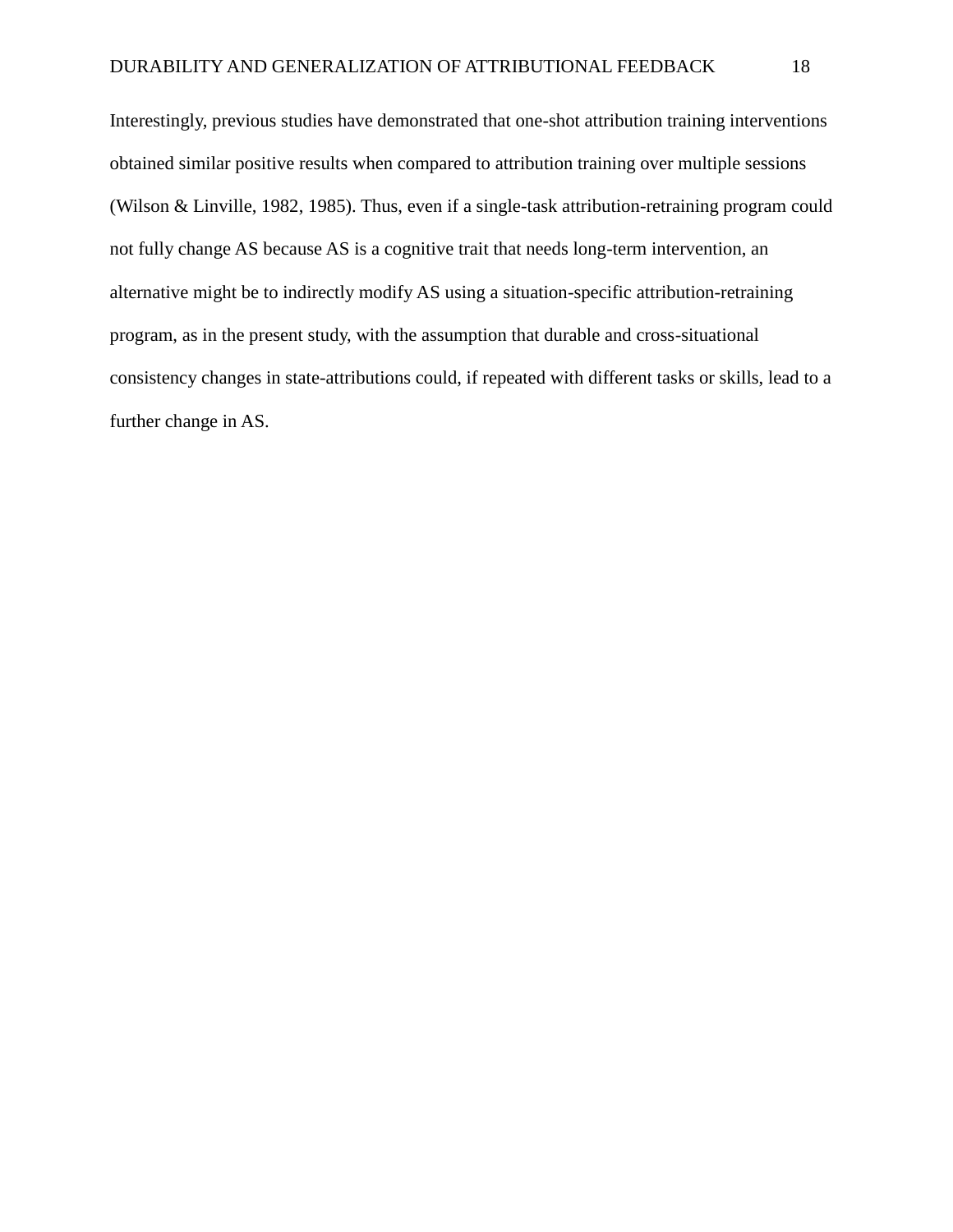## **Acknowledgements**

This research was supported in part by a grant from the Ministère des Affaires étrangères et européennes, Programme Hubert Curien Alliance (22755TJ) and by a Carnegie Research Grant awarded to the last author from The Carnegie Trust for the Universities of Scotland.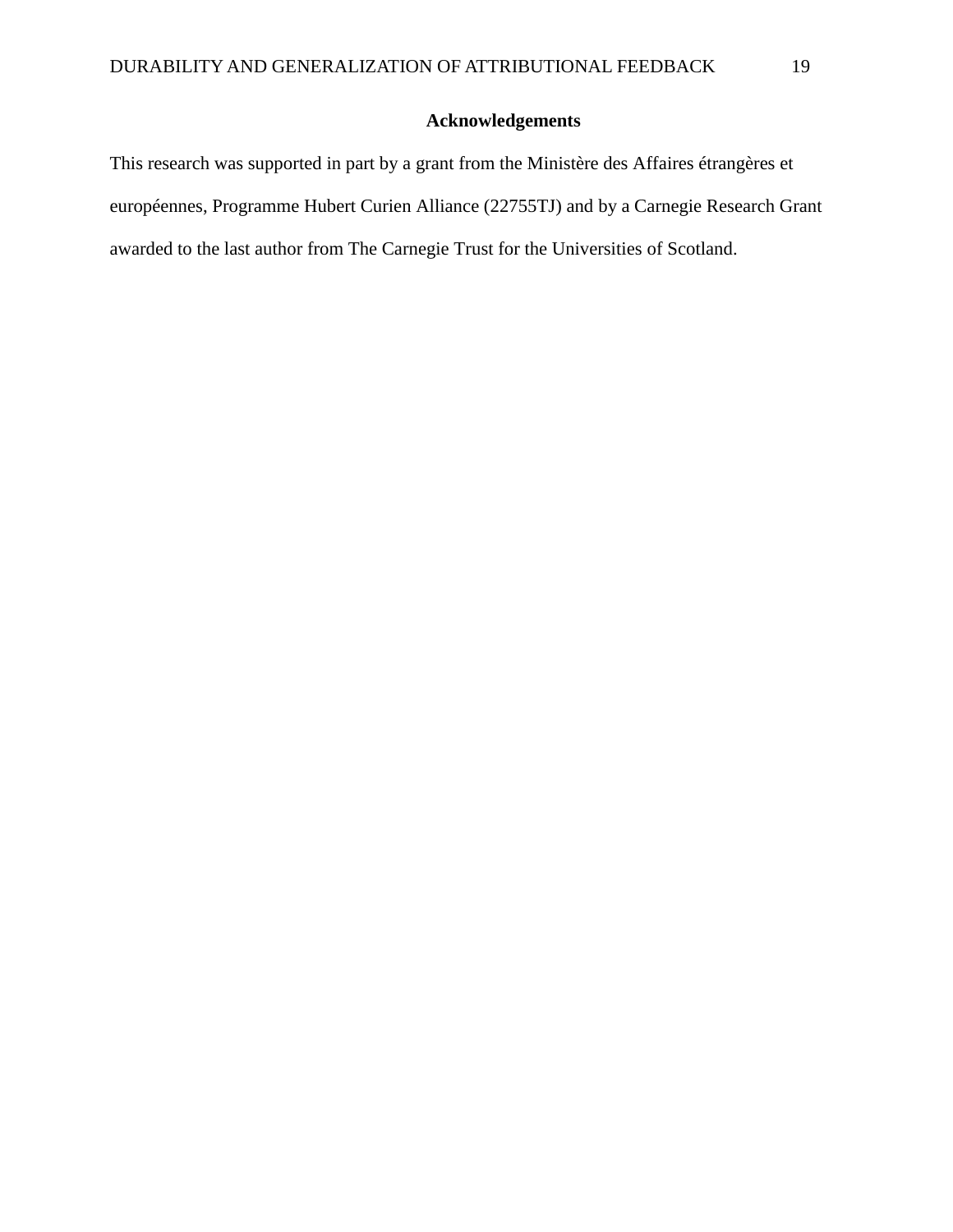#### **References**

- Abramson, L. Y., Seligman, M. E. P., & Teasdale, J.D. (1978). Learned helplessness in humans: Critique and reformulation. *Journal of Abnormal Psychology*, *87*(1), 49-74.
- Allen, M. S., Jones, M. V., & Sheffield, D. (2009). Causal attribution and emotion in the days following competition. *Journal of Sports Sciences*, *27*(5),461-468.
- Bandura, A. (1986). *Social foundations of thought and action: A social cognitive theory*. Englewood Cliffs, NJ: Prentice-Hall.
- Boiché, J., Plaza, M., Chalabaev, A., Guillet, E., & Sarrazin, P. (in press). Social antecedents and consequences of sport gender stereotypes during adolescence. *Psychology of Women Quarterly*.
- Coffee, P., & Rees, T. (2008). The CSGU : A measure of controllability, stability, globality, and universality attributions. *Journal of Sport & Exercise Psychology, 30,* 611-641.
- Coffee, P., & Rees, T. (2011). When the chips are down: Effects of attributional feedback on selfefficacy and task performance following initial and repeated failure. *Journal of Sports Sciences, 29,* 235-243.
- Coffee, P., Rees, T., & Haslam, S. A. (2009). Bouncing back from failure: the interactive impact of perceived controllability and stability on self-efficacy beliefs and future task performance. *Journal of Sports Sciences, 27,* 1117-1124.
- Dieser, R. B., & Ruddell, E. (2002). Effects of attribution retraining during therapeutic recreation on attributions and explanatory styles of adolescents with depression. *Therapeutic Recreation Journal, 36*(1), 35-47.
- Fontayne, P., Martin-Krumm, C., Buton, F., & Heuzé, J.-P. (2003). Validation française de la version révisée de l'échelle de mesure des attributions causales (CDS II). *Les Cahiers*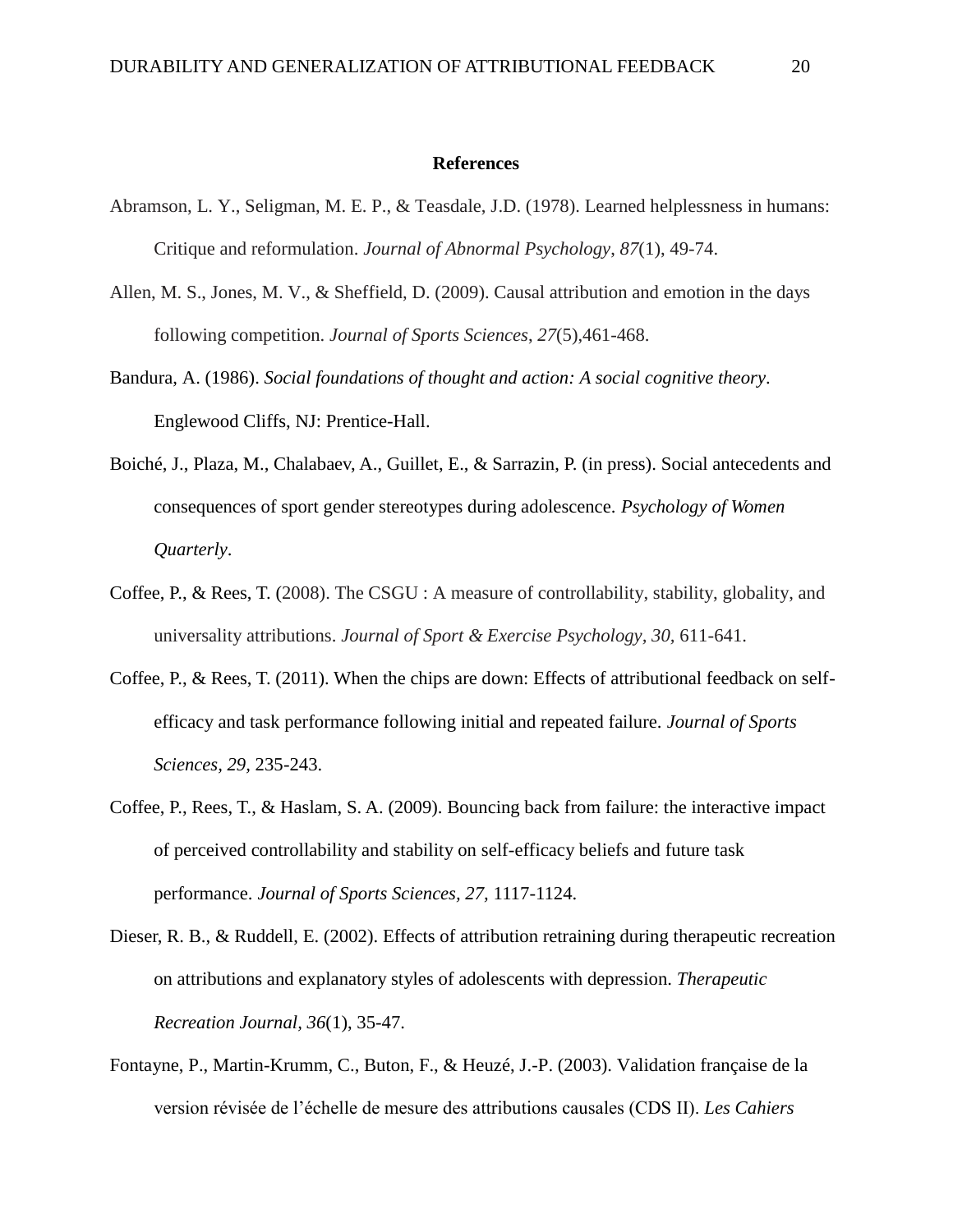*Internationaux de Psychologie Sociale, 58*, 59-72.

- Gordon, R. A. (2008). Attributional style and athletic performance: Strategic optimism and defensive pessimism. *Psychology of Sport and Exercise, 9,* 336-350.
- Hall, N. C., Perry, R. P., Chipperfield, J. G., Clifton, R. A., & Haynes, T. L. (2006). Enhancing primary and secondary control in achievement settings through writing-based attributional retraining. *Journal of Social and Clinical Psychology, 25,* 361-391.
- Hall, N. C., Perry, R. P., Goetz, T., Ruthig, J. C., Stupnisky, R. H., & Newall, N. E. (2007). Attributional retraining and elaborative learning: Improving academic development through writing-based interventions. *Learning and Individual Differences, 17,* 280-290.
- Haynes, T. L., Ruthig, J. C., Perry, R. P., Stupnisky, R. H., & Hall, N. C. (2006). Reducing the academic risks of over-optimism: The longitudinal effects of attributional retraining on cognition and achievement. *Research in Higher Education, 47,* 755-779.
- Higgins, N. C., & LaPointe, M. R. P. (2012). Academic attributional style predicts behavioral persistence under failure: Factor structure and predictive validity of the Academic Attributional Style Questionnaire. *Sage Open (Psychology), 2,* 1-15.
- Jaycox, L. H., Reivich, K., Gillham, J., & Seligman, M. E. P. (1994). Prevention of depressive symptoms in school children. *Behaviour Research and Therapy, 32*, 801-816.
- Johnson, L., & Biddle, S. J. H. (1989). Persistence after failure: An exploratory look at ''learned helplessness'' in motor performance. *British Journal of Physical Education Research Supplement, 5,* 7-10.
- Le Foll, D., Rascle, O., & Higgins, N. C. (2006). Persistence in a putting task during perceived failure: Influence of state-attributions and attributional style. *Applied Psychology: An International Review, 55*, 586-605.

Le Foll, D., Rascle, O., & Higgins, N. C. (2008). Attributional feedback-induced changes in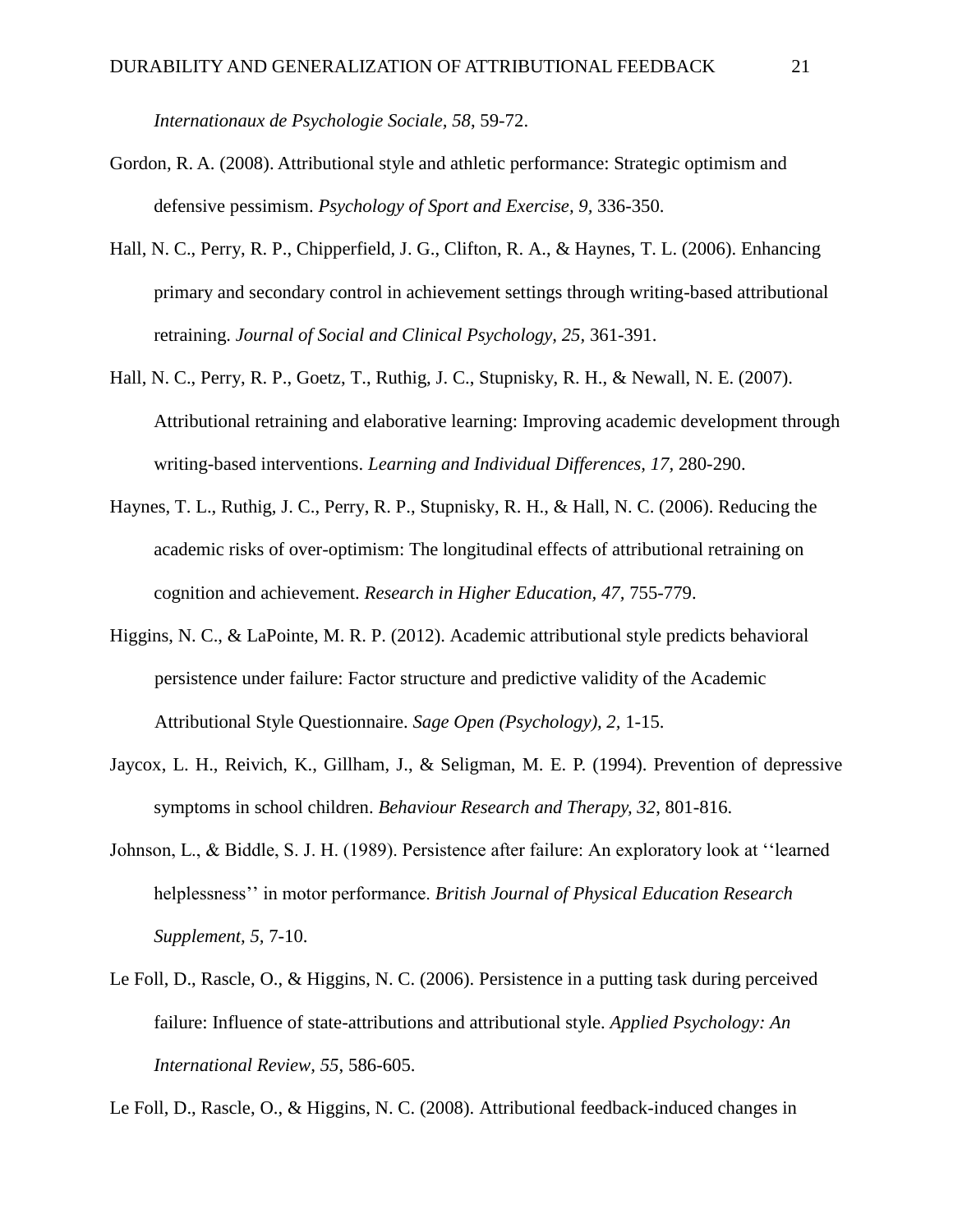functional and dysfunctional attributions, expectations of success, hopefulness, and shortterm persistence in a novel sport. *Psychology of Sport and Exercise, 9,* 77-101.

- McAuley, E., Duncan, T., & Russell, D. (1992). Measuring causal attributions: The revised Causal Dimension Scale (CDS II). *Personality and Social Psychology Bulletin, 18*, 566- 573.
- Orbach, I., Singer, R. N., & Murphey, M. (1997). Changing attributions with an attribution training technique related to basketball dribbling. *The Sport Psychologist, 11*, 294-304.
- Orbach, I., Singer, R. N., & Price, S. (1999). An attribution training program and achievement in sport. *The Sport Psychologist, 13*, 69-82.
- Peterson, C., & Park, C. (1998). Learned helplessness and explanatory styles. In D. F. Barone, M. Hersen, & V. B. Van Hasselt (Eds.), *Advanced personality* (pp. 287–310). New York and London: Plenum Press.
- Rascle, O., Le Foll, D., & Higgins, N. C. (2008). Attributional retraining alters novice golfers' free practice behavior. *Journal of Applied Sport Psychology, 20,* 157-164
- Rees, T., Ingledew, D. K., & Hardy, L. (2005). Attribution in sport psychology: Seeking congruence between theory, research and practice. *Psychology of Sport and Exercise, 6*, 189-204.
- Roesch, S. C., & Weiner, B. (2001). A meta-analytic review of coping with illness: Do causal attributions matter? *Journal of Psychosomatic Research, 50*, 205-219.
- Rudisill, M. E. (1989). Influence of perceived competence and causal dimension orientation on expectations, persistence, and performance during perceived failure. *Research Quarterly for Exercise and Sport, 60*, 166-175.
- Rudisill, M. E., & Singer, R. N. (1988). Influence of causal dimension orientation on persistence, performance and expectations of performance during perceived failure. *Journal of Human*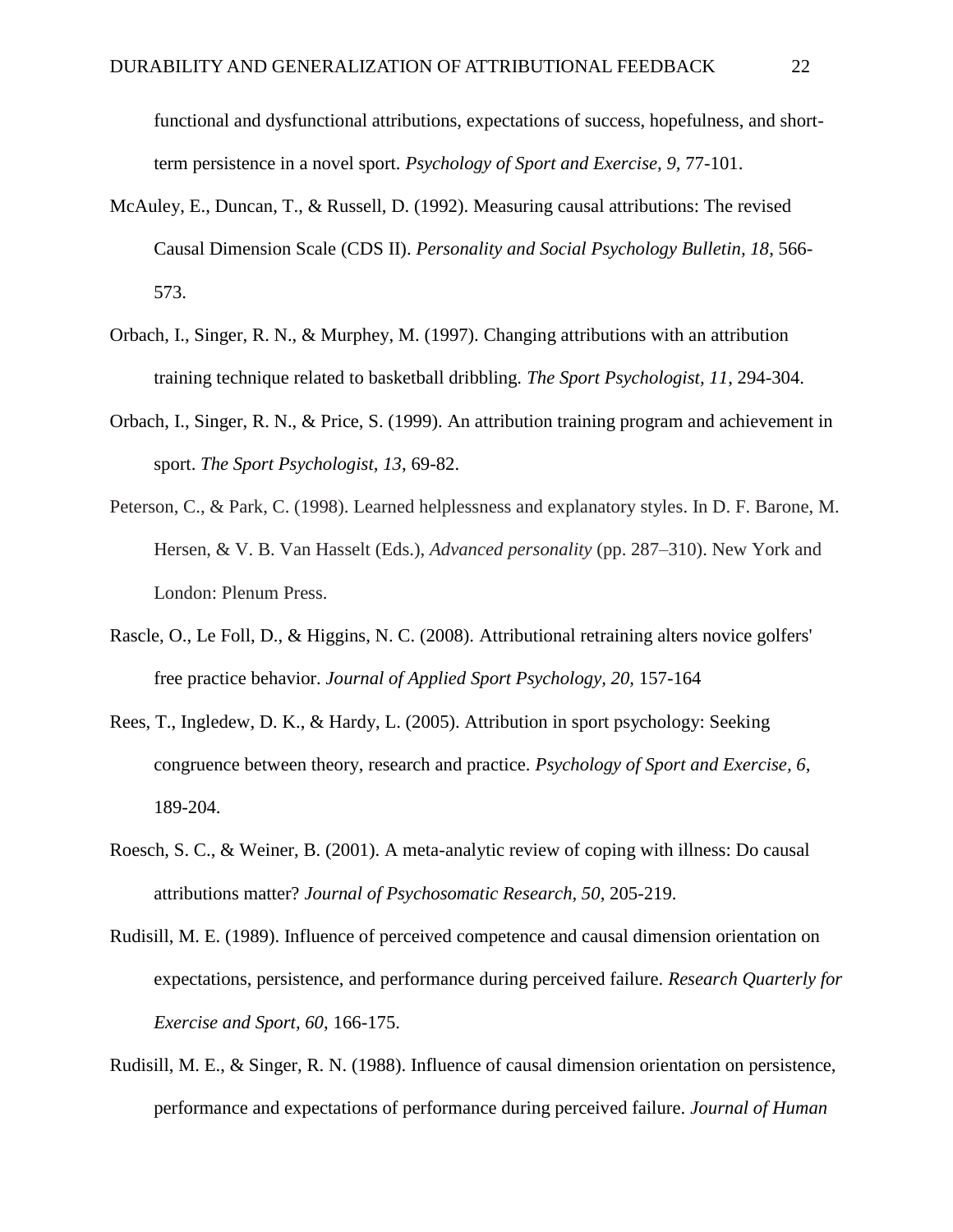*Movement Studies, 15*, 215-228.

- Struthers, C. W., & Perry, R. P. (1996). Attributional style, attributional retraining, and inoculation against motivational deficits. *Social Psychology of Education, 1*, 171-187.
- Weiner, B. (1985). An attributional theory of achievement motivation and emotion. *Psychological Bulletin, 92*, 548-573.
- Wilson, T. D., & Linville, P. W. (1982). Improving the academic performance of college freshmen: Attribution therapy revisited. *Journal of Personality and Social Psychology, 42*, 367-376.
- Wilson, T. D., & Linville, P. W. (1985). Improving the performance of college freshmen using attributional techniques. *Journal of Personality and Social Psychology, 49*, 287-293.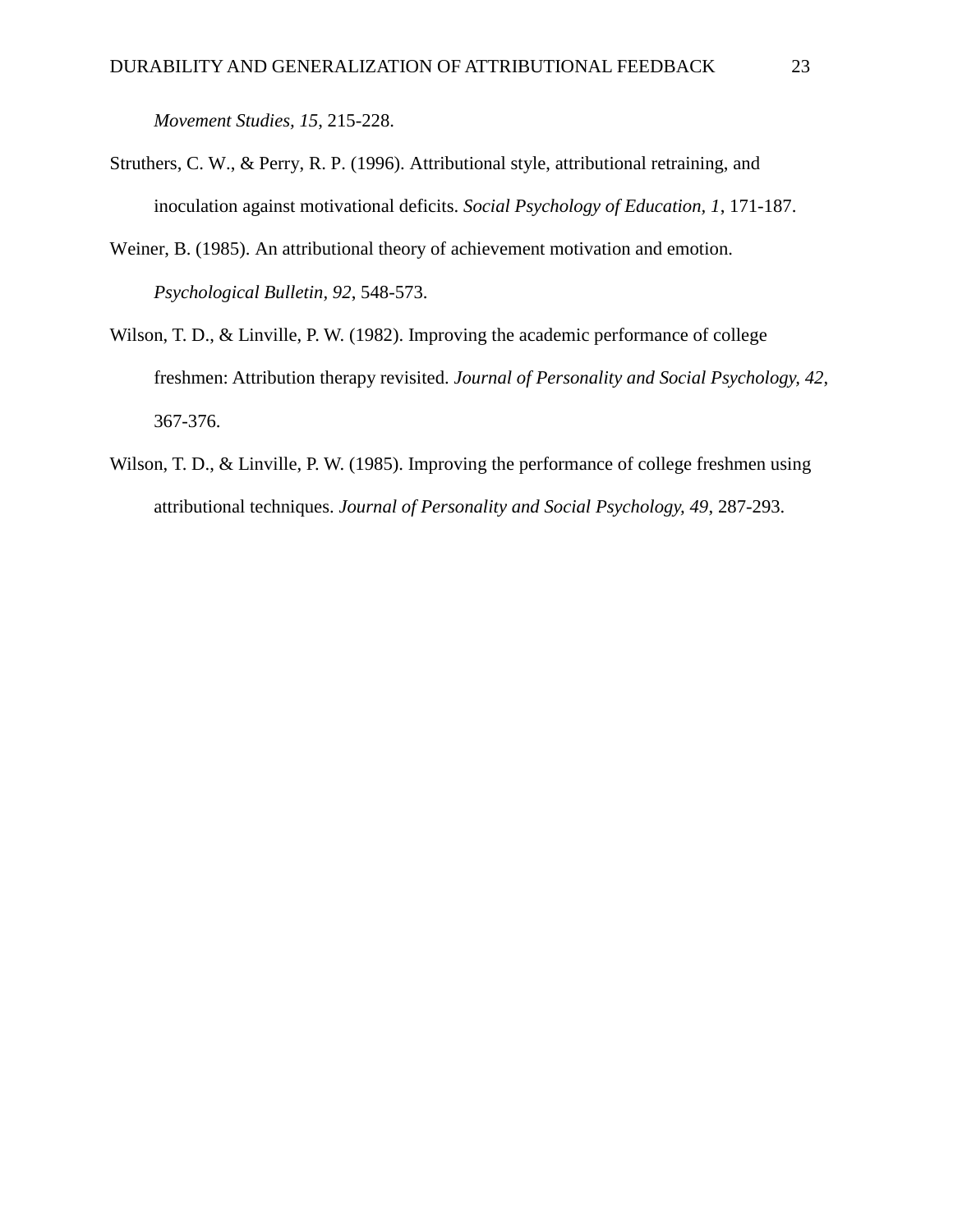## Table

# *Means (SDs) for Study Measures as a function of Session and Experimental Group*

|                          |      |                                                                                                   | Dart-Throwing Task                                                      |                                                                        |                                                                        | <b>Golf-Putting Task</b>                                                 |                                                                          |                                                                          |
|--------------------------|------|---------------------------------------------------------------------------------------------------|-------------------------------------------------------------------------|------------------------------------------------------------------------|------------------------------------------------------------------------|--------------------------------------------------------------------------|--------------------------------------------------------------------------|--------------------------------------------------------------------------|
| Session                  |      | Measures                                                                                          | $FA^1$ group                                                            | $DA2$ group                                                            | $NA^3$ group                                                           | $FA^1$ group                                                             | $DA2$ group                                                              | $NA^3$ group                                                             |
| $\mathbf{1}$<br>(Wk 1)   |      | <b>Attributions</b><br>PC <sup>4</sup><br>Stability<br>Expectations<br>Persistence<br>Performance | 6.80(1.80)<br>4.24(2.02)<br>50.59 (15.99)<br>7.71 (6.59)<br>9.17(2.81)  | 6.27(2.54)<br>2.62(1.54)<br>50.94 (18.28)<br>10.50(8.62)<br>9.54(2.06) | 6.56(2.12)<br>4.17(1.34)<br>49.06 (13.93)<br>10.63(9.11)<br>9.14(2.5)  |                                                                          |                                                                          |                                                                          |
| $\overline{2}$<br>(Wk 3) | Pre  | <b>Attributions</b><br>PC <sup>4</sup><br>Stability<br>Expectations<br>Persistence<br>Performance |                                                                         |                                                                        |                                                                        | 6.35(1.16)<br>4.43(1.83)<br>47.05 (12.63)<br>4.00(2.55)<br>54.14 (8.61)  | 6.17(2.25)<br>3.94(2.01)<br>57.82 (30.49)<br>4.81(3.29)<br>55.81 (7.15)  | 6.25(1.34)<br>3.52(1.61)<br>57.81 (21.21)<br>4.69(3.63)<br>52.33 (15.18) |
|                          | Post | <b>Attributions</b><br>PC <sup>4</sup><br>Stability<br>Expectations<br>Persistence<br>Performance |                                                                         |                                                                        |                                                                        | 7.59(1.42)<br>3.82(1.18)<br>61.53 (14.78)<br>5.53(3.00)<br>51.06 (13.04) | 4.69(1.99)<br>5.29(2.22)<br>32.50 (19.75)<br>2.38(3.40)<br>49.13 (11.41) | 6.12(1.54)<br>4.35(2.03)<br>46.56 (17.86)<br>4.19(3.62)<br>51.13 (13.03) |
| 3<br>(Wk 7)              |      | <b>Attributions</b><br>PC <sup>4</sup><br>Stability<br>Expectations<br>Persistence<br>Performance | 7.43(1.58)<br>2.73(1.17)<br>47.11 (13.32)<br>13.88 (6.80)<br>9.10(2.88) | 5.81(1.61)<br>4.83(1.81)<br>31.25 (16.07)<br>5.38(6.05)<br>8.98 (3.51) | 6.19(1.94)<br>4.19(1.91)<br>47.81 (12.91)<br>7.63(9.01)<br>10.33(2.91) | 7.41(.85)<br>3.06(1.25)<br>56.53 (16.30)<br>6.41(2.40)<br>51.23 (12.61)  | 5.10(1.07)<br>4.94(1.81)<br>32.94 (17.26)<br>2.75(2.77)<br>56.17 (7.56)  | 6.08(.94)<br>3.87(2.03)<br>46.88 (15.26)<br>3.31(3.22)<br>54.63 (10.26)  |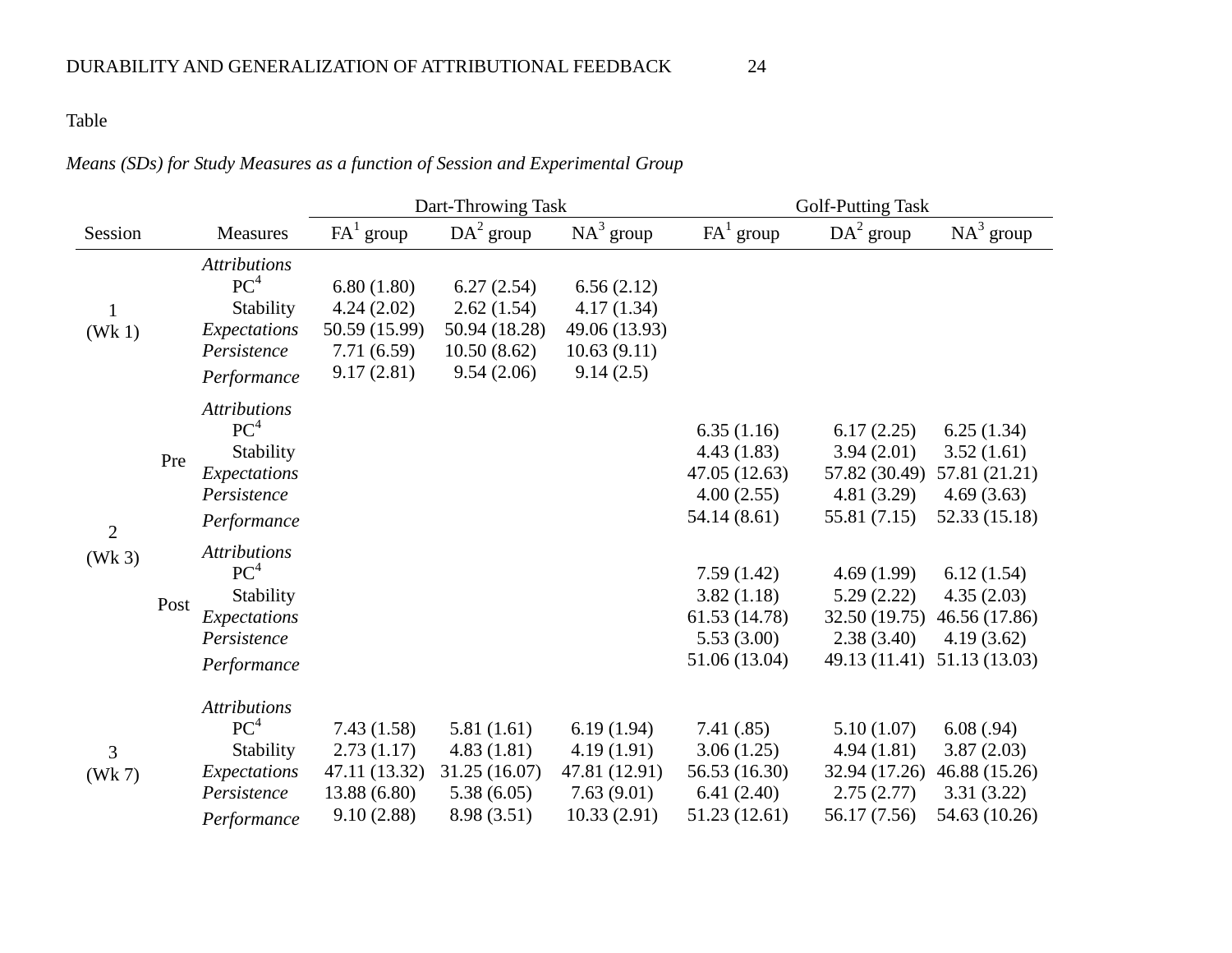*Note*. FA<sup>1</sup> = functional attributional feedback group;  $DA^2$  = dysfunctional attributional feedback group;  $NA^3$  = no attributional feedback group;  $PC^4$  = personal controllability. In the Table, measured PC and stability dimensions scores were reversed so that the higher the scores (from 1 to 9), the more the attributions are personally controllable and stable. The attributional feedback was delivered for the golf-putting task during Session 2.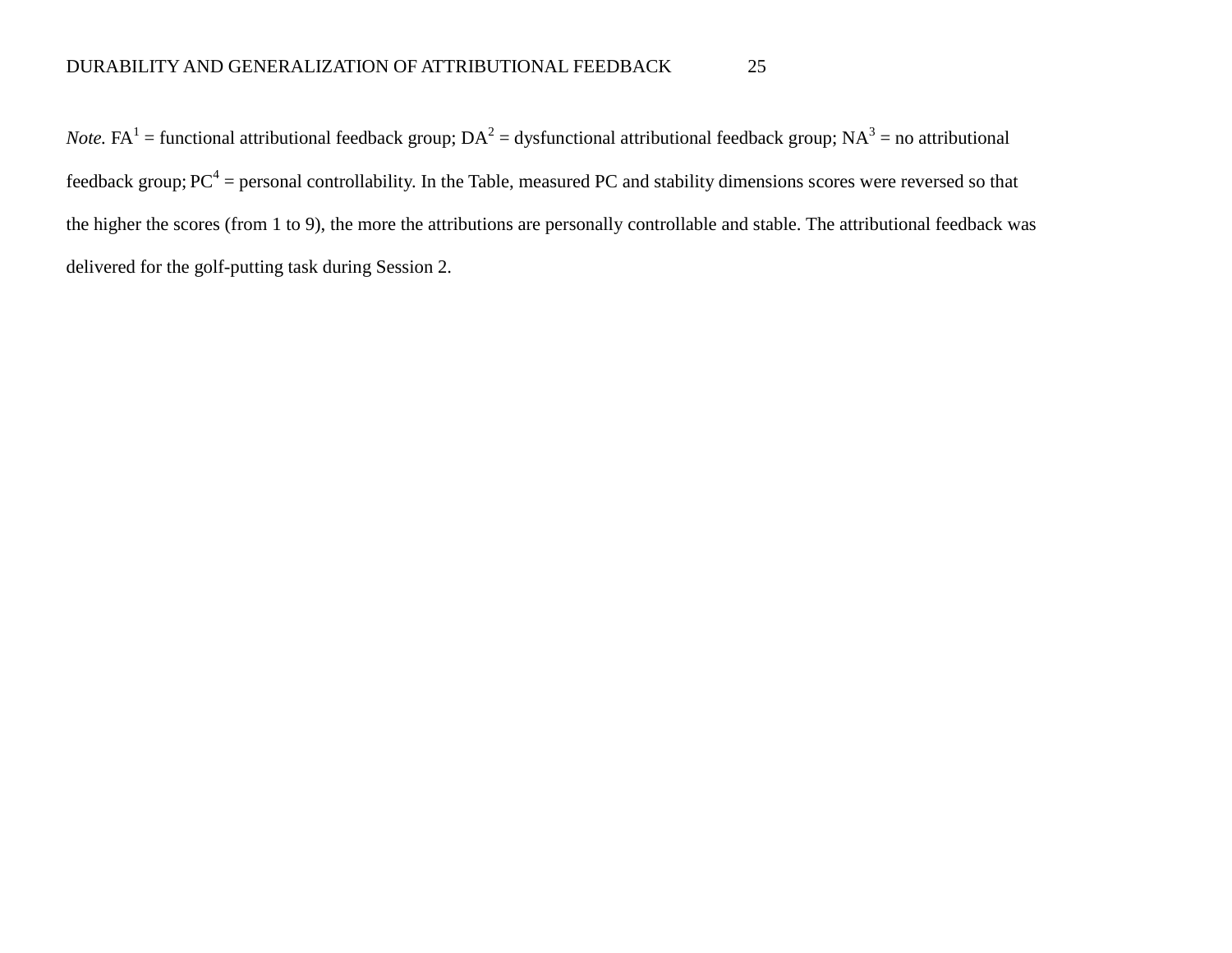

*Figure 1.* Durability and Generalization of Effects of Attributional Feedback on Expectations of

**Success**